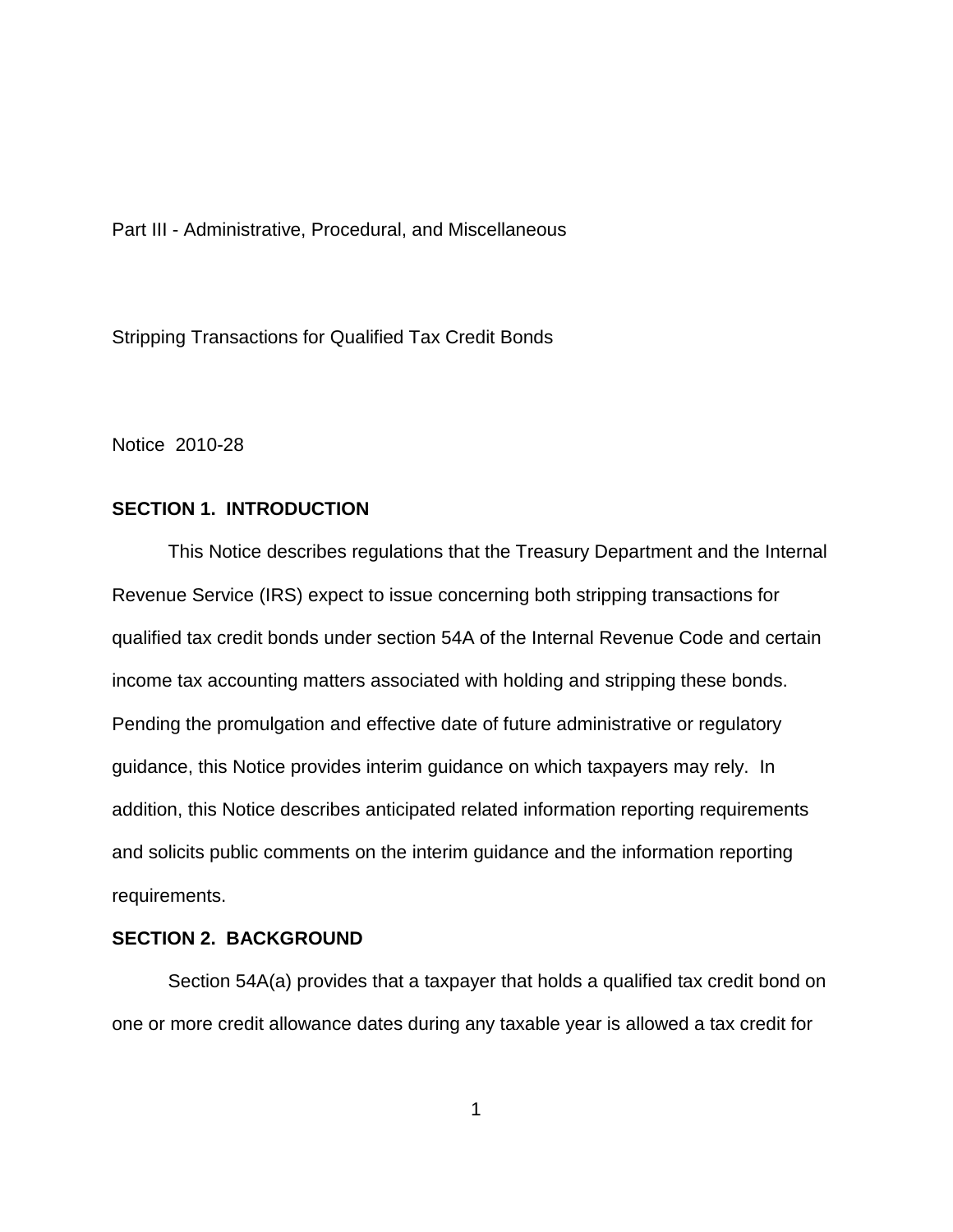such year in an amount equal to the sum of the credits determined under section 54A(b) with respect to such dates.

Section 54A(d)(1) defines a qualified tax credit bond to include the following types of bonds if they meet applicable requirements: (1) qualified forestry conservation bonds, (2) new clean renewable energy bonds, (3) qualified energy conservation bonds, (4) qualified zone academy bonds, and (5) qualified school construction bonds.

Section 54A(e)(1) provides that the credit allowance dates for a qualified tax credit bond are March 15, June 15, September 15, and December 15 of any year in which the bond is outstanding and the last day on which the bond is outstanding.

Under section 54A(b)(2), the annual credit on a qualified tax credit bond is the product of the applicable credit rate multiplied by the outstanding face amount of the bond. Subject to special rules in section 54A(b)(4) for short periods, section 54A(b)(1) provides that the amount of credit for any credit allowance date is 25 percent of the annual credit on a qualified tax credit bond.

For holders of new clean renewable energy bonds and qualified energy conservation bonds, section 54C(b) and section 54D(b) limit the amount of the annual credit otherwise determined under section 54A(b) to 70 percent of the amount so determined without regard to section 54C(b) and section 54D(b).

Section 54A(c)(1) generally provides that the credit allowed under section 54A(a) for any taxable year may not exceed the excess of (1) the sum of the regular and the alternative minimum tax liability of the taxpayer, over (2) the sum of certain allowable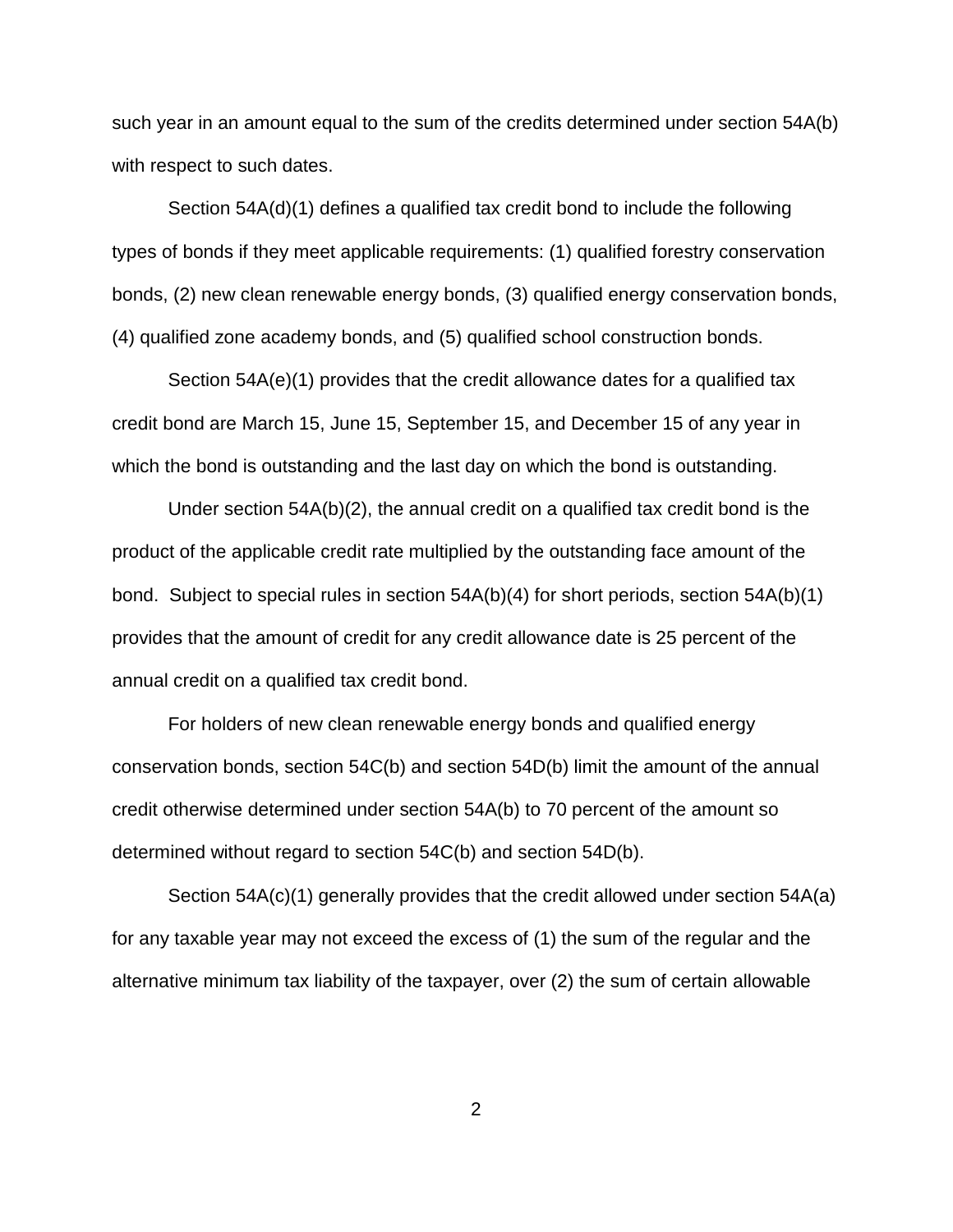credits. Under section  $54A(c)(2)$ , unused excess credits may be carried forward for use in succeeding taxable years.

Section 54A(f) provides that, for Federal income tax purposes, the credit determined under section 54A(a) is treated as interest that is includible in gross income.

Section 54A(i)(1) provides that, under regulations prescribed by the Secretary, there may be a separation (including at issuance) of the ownership of a qualified tax credit bond and the entitlement to the credit with respect to that bond. Section 54A(i)(1) further provides that, in case of any such separation, the credit under section 54A is allowed to the person who on the credit allowance date holds the instrument evidencing the entitlement to the credit and not to the holder of the bond. Section 54A(i)(2) further provides that, in the case of any such separation, the rules of section 1286 are to apply to the qualified tax credit bond as if it were a stripped bond and to the credit under section 54A as if it were a stripped coupon.

#### **SECTION 3. INTERIM GUIDANCE AND RELIANCE**

#### .01 IN GENERAL

Sections 3.02 and 3.03 of this Notice describe the substance of regulations that the IRS and the Treasury Department expect to issue. Pending the promulgation and effective date of future administrative or regulatory guidance, this Notice provides interim guidance on which taxpayers may rely with respect to qualified tax credit bonds issued under section 54A. For further information regarding the effective date and scope of application, see Section 7 of this Notice.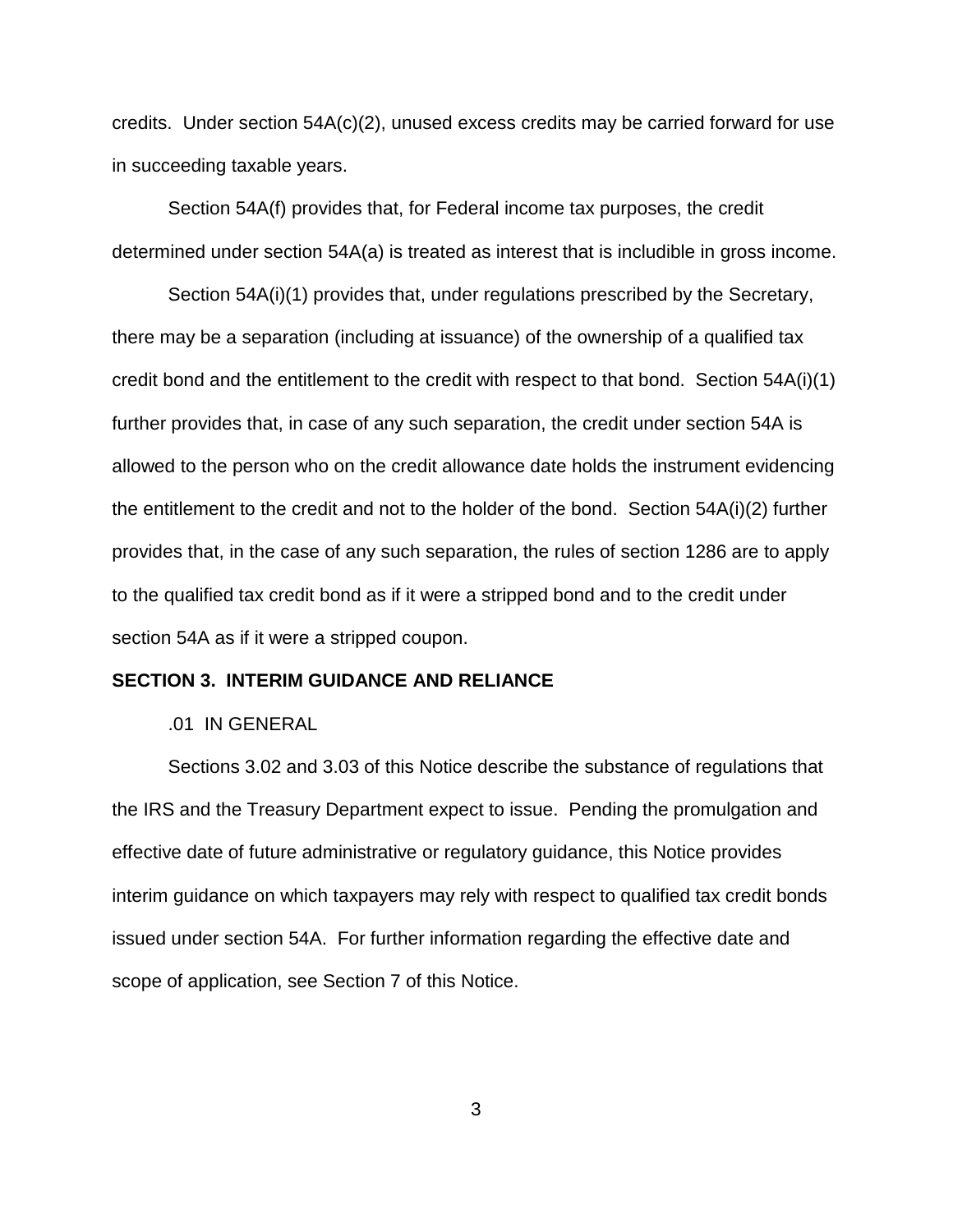.02 QUALIFIED TAX CREDIT BONDS--TREATMENT OF THE CREDIT BY **HOLDERS** 

(a) Allowance of credit— (1) General rule. In general, a taxpayer that holds a qualified tax credit bond on one or more credit allowance dates (as defined in section 54A(e)(1)) of the bond occurring during a taxable year is allowed as a credit against income tax for the taxable year an amount equal to the sum of the credits determined under section 54A(b) with respect to those credit allowance dates. Unless otherwise specifically provided, for purposes of this Notice references to the "allowance of a credit" or an "allowed credit" mean the amount of the credit determined under section 54A(b) (as limited by sections 54C(b) and 54D(b)) before application of the limitation under section 54A(c).

(2) Allowance of a credit treated as a payment of stated interest on a taxable bond. For Federal income tax purposes, the allowance of a credit on a qualified tax credit bond on a credit allowance date is treated as a payment, in the amount of the allowed credit, of stated interest on a debt obligation the interest on which is includable in gross income. Thus, the allowance of a credit on a bond that has not undergone a stripping transaction is treated as a payment of qualified stated interest (within the meaning of § 1.1273–1(c) of the Income Tax Regulations) to the same extent that a payment of stated interest in cash in the same amount and on the same date would have been so treated.

(3) Accounting method—(i) General rule. In general, a holder's regular method of accounting determines when the holder recognizes qualified stated interest income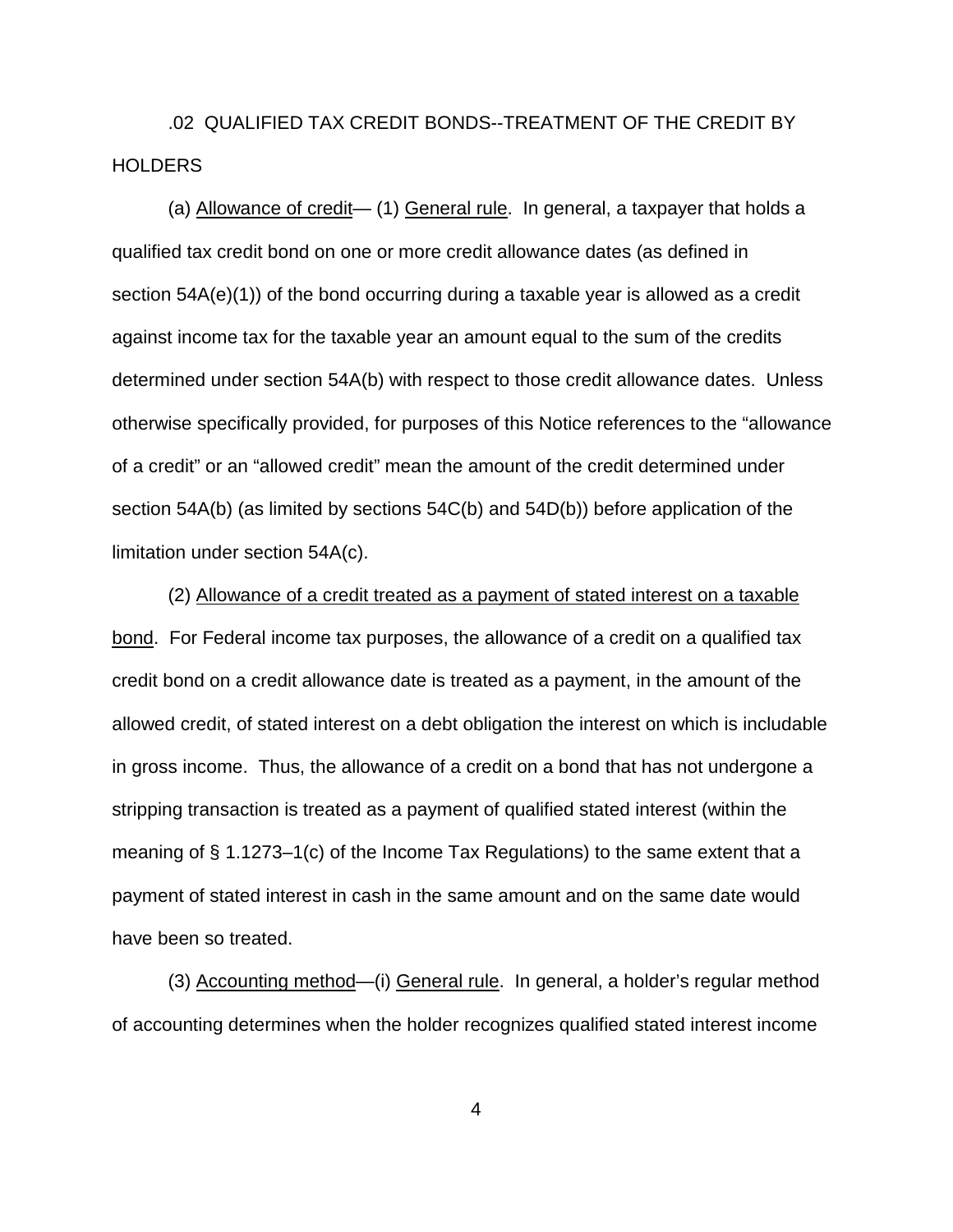from a qualified tax credit bond. Thus, if the holder of a qualified tax credit bond uses the cash receipts and disbursements method of accounting, interest income in the amount of the allowed credit is generally included in income on the credit allowance date. If the holder of such a bond uses an accrual method of accounting, this interest income is included in income as it accrues over each accrual period. See § 1.1272-  $1(b)(1)(ii)$  to determine the accrual periods and § 1.446–2(b) to determine how qualified stated interest accrues over the accrual period (or periods) to which it is attributable. (For qualified tax credit bonds that have not undergone a stripping transaction, because of the regular quarterly credit allowance dates, the maximum permitted length of the accrual periods is three months.)

(ii) Other rules with respect to accounting for interest. Under certain circumstances, other rules may require the holder of a bond (including a tax credit bond) to adjust the amount of interest income that the holder recognizes. See, e.g., section 171 (amortization of bond premium by a bond purchaser); § 1.61-7(c) (purchaser's treatment of a bond purchased between interest payment dates); § 1.61-7(d) (seller's treatment of a bond sold between interest payment dates); section 1272 (accrual of original issue discount (OID) by a holder); and Section 3.03 of this Notice and section 1286 (treatment of stripping transactions).

(4) Examples. The following examples illustrate the application of this Section 3.02(a):

**Example 1.** Assume that, on December 15, 2011, City  $\times$  issues a qualified tax credit bond with a stated principal amount of \$12,000, a credit rate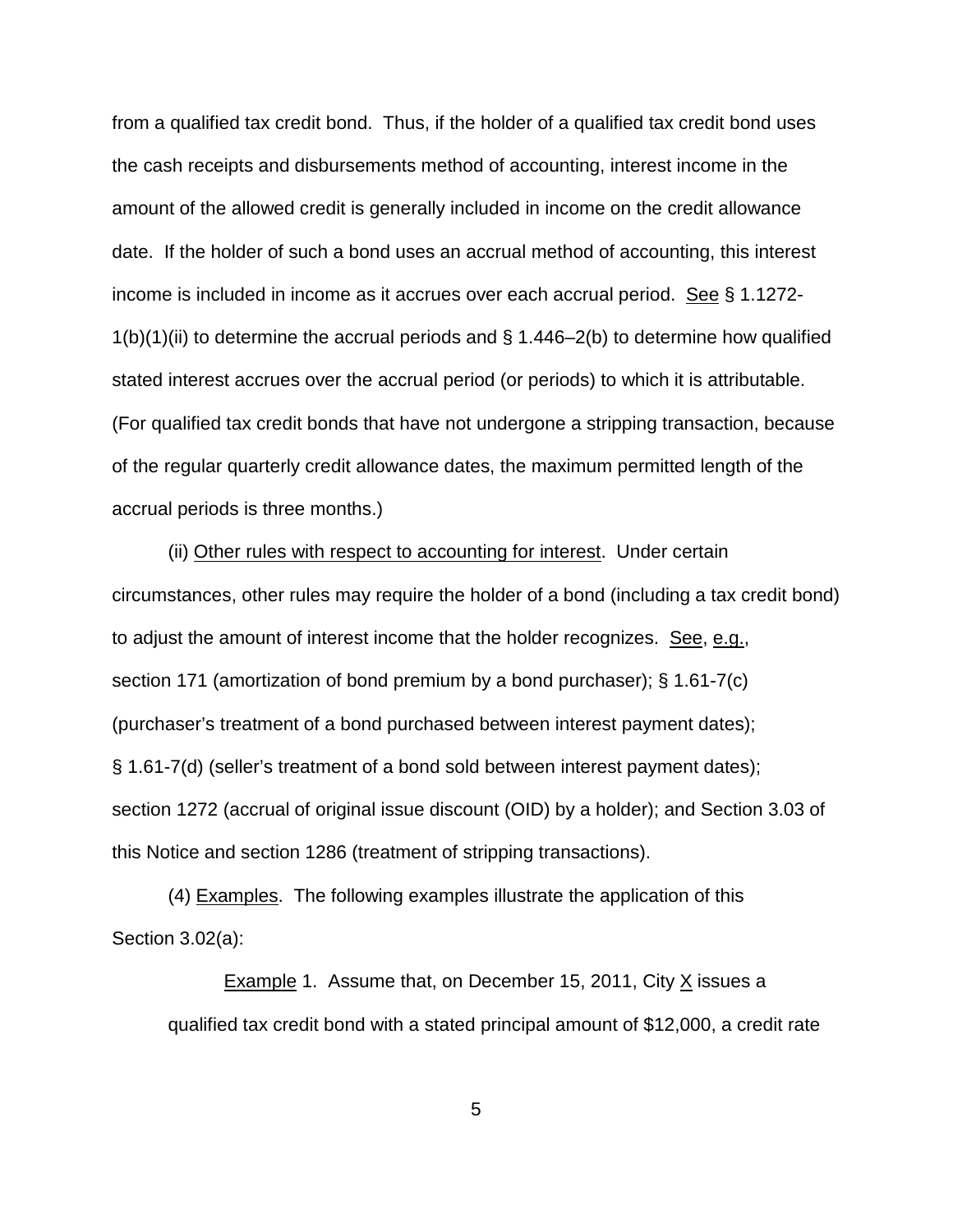of 10% compounded quarterly, and a maturity date of December 15, 2013. B purchases the bond at original issue for \$12,000 and thus has a \$12,000 basis in the bond. B is a calendar year taxpayer that uses the cash receipts and disbursements method of accounting. Under Section 3.02(a) of this Notice and § 1.1273-1(c), the allowance of the \$300 tax credit on each credit allowance date is treated as a payment of qualified stated interest of \$300 on those dates. On March 16, 2012, B sells the bond for \$12,000. On March 15, 2012, the first credit allowance date occurring after the issuance of the bond, B becomes entitled to a \$300 tax credit and, with respect to that credit, must include in income \$300 of interest in 2012. No interest is includable in 2011.

Example 2. The facts are the same as in Example 1, except that  $\underline{B}$  uses an accrual method of accounting. As in **Example 1, B** becomes entitled to a \$300 tax credit on March 15, 2012. B, however, must include in income \$50 of interest in 2011 and \$250 of interest in 2012 (based on a 30 day/360 day counting convention).

Example 3—(i) The facts are the same as in Example 1, except that on March 16, 2012,  $\underline{B}$  sells the bond for \$12,100 to  $\underline{C}$ , a taxpayer that uses the cash receipts and disbursements method and the calendar year.  $C$  has not previously elected to amortize bond premium under section 171. Under  $\S$  1.61-7(d),  $\underline{B}$ treats the entire \$12,100 as sales proceeds. Because B's basis in the bond was  $$12,000$ , B has a  $$100$  gain on the sale.  $~\underline{C}$  has a  $$12,100$  basis in the bond.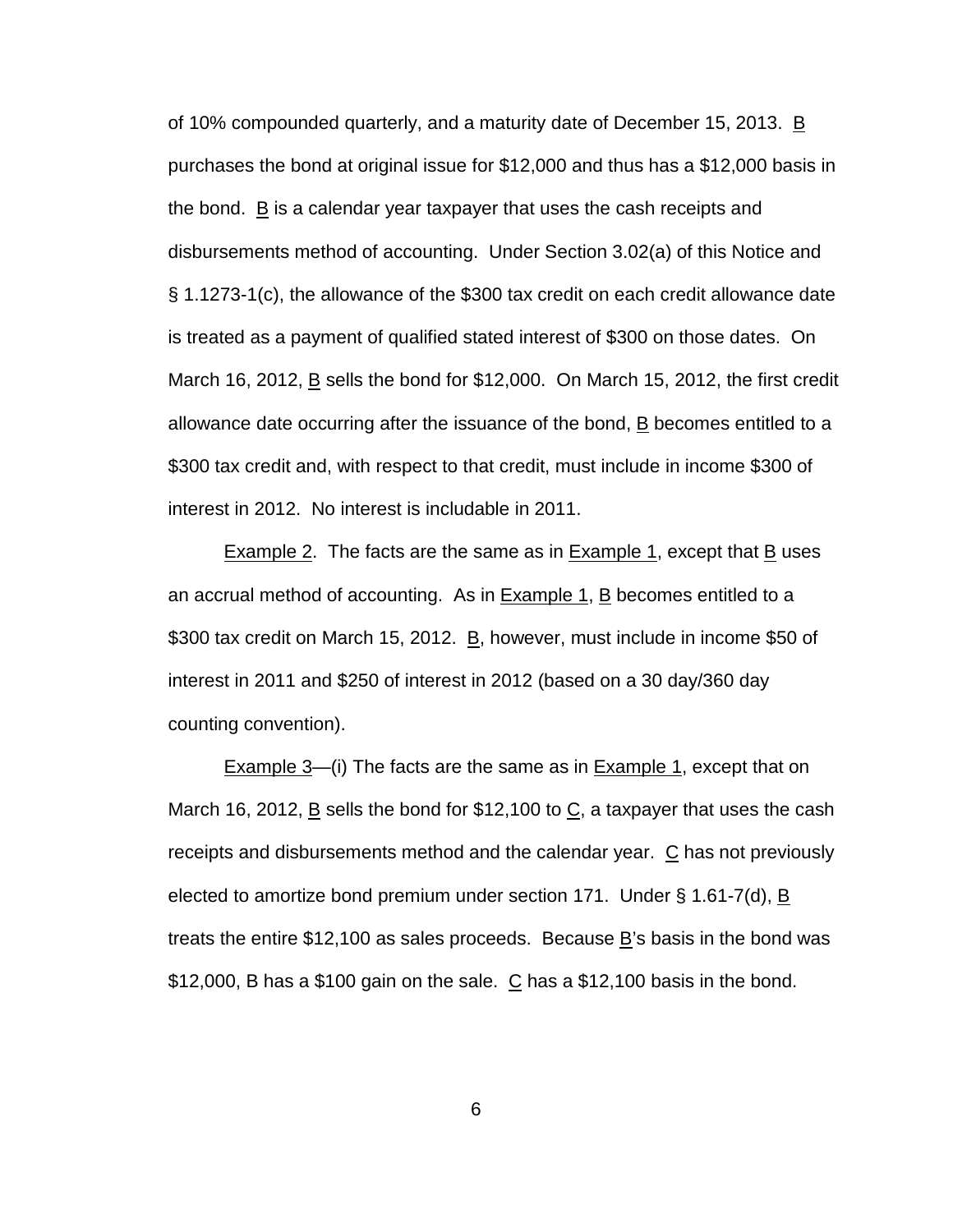Because  $\underline{C}$  acquired the bond with premium of \$100,  $\underline{C}$  may elect to amortize the \$100 bond premium under section 171.

(ii) Assume further that  $C$  holds the bond until its retirement on December 15, 2013. C has \$900 of tax credits in 2012 and \$1,200 in 2013. If C does not elect to amortize the bond premium,  $C$  has \$900 of interest income in taxable year 2012 and \$1,200 of interest income in taxable year 2013. In addition,  $\underline{C}$  has a \$100 loss in taxable year 2013. If  $\underline{C}$  elects to amortize the \$100 of bond premium, the amortized portion of that bond premium reduces C's interest income in 2012 and 2013, and C does not have a \$100 loss in taxable year 2013.

Example 4. The facts are the same as in Example 3, except that  $\overline{B}$  sells the bond to  $C$  on January 15, 2012, at a sales price of \$12,100. (Based on the treatment of the credits under section 3.02(a)(2) of this Notice, there was \$100 of accrued but unpaid interest with respect to the bond on the sale date.) Under § 1.61-7(d), <u>B</u> treats \$100 of the sales price as the receipt of interest accrued on the bond, includes this amount in income in 2012, and treats the remaining \$12,000 as sales proceeds. Because  $\underline{B}$ 's basis in the bond is \$12,000,  $\underline{B}$  has no gain or loss on the sale of the bond. On March 15, 2012,  $C$  becomes entitled to the \$300 credit. Under § 1.61-7(c), the amount of interest income included by  $\underline{C}$ with respect to the credit is \$200, and  $C$ 's basis in the bond is \$12,000.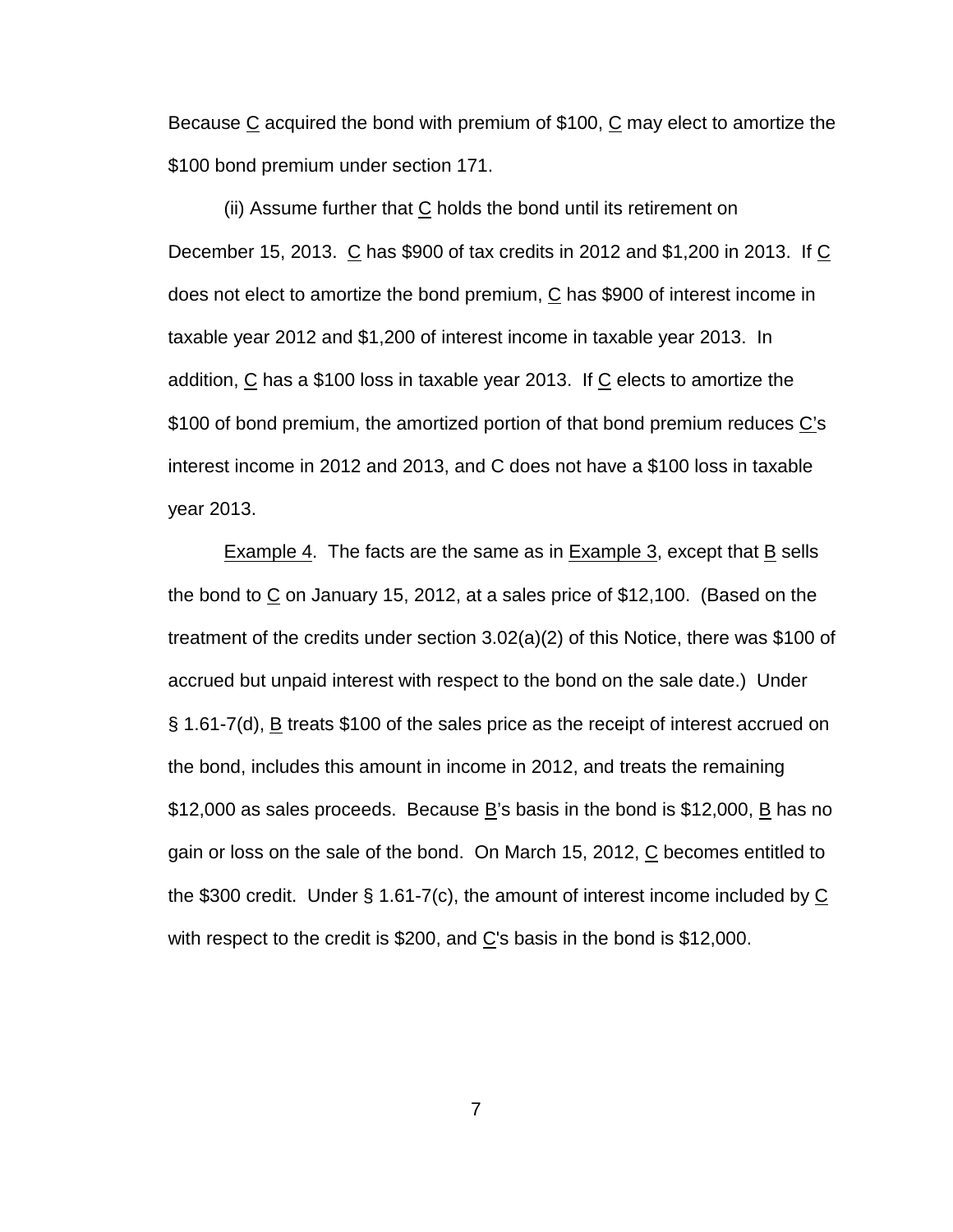(b) Limitation based on amount of tax—(1) In general. The credit allowed under section 54A(a) and this Section 3.02 is subject to the limitation in section 54A(c)(1) based on the taxpayer's income tax liability.

(2) Carryover of unused credit—(i) In general. Under section 54A(c)(2), if the credit allowable for the taxable year under section 54A(a) exceeds the limitation imposed for the taxable year by section  $54A(c)(1)$ , the excess credit (an excess credit) is carried to the succeeding taxable year and added to the credit allowable under section 54A(a) (as adjusted by sections 54C(b) and 54D(b)) for the succeeding taxable year (determined before the application of the limitation for the succeeding taxable year under section 54A(c)(1)).

(ii) No time limit on carryovers of excess credits. An excess credit under section 54A(c)(2) can be carried forward to succeeding taxable years and used in a succeeding year to the extent that the excess credit does not exceed the limitation for that taxable year. Any allowed credit, including any excess credit from a prior year, however, must be taken for the first taxable year in which, and to the extent that, the allowed credit, including the excess credit, does not exceed the limitation under section 54A(c)(1) and Section 3.02(b)(2)(i) of this Notice.

(c) Qualified tax credit bonds and corporate earnings and profits—

(1) Adjustments to earnings and profits. A corporation generally adjusts its earnings and profits in accordance with its method of accounting. See  $\S$  1.312-6. For this purpose, a corporation increases its earnings and profits for interest income (including interest described in section 54A(f)). A corporation reduces its earnings and profits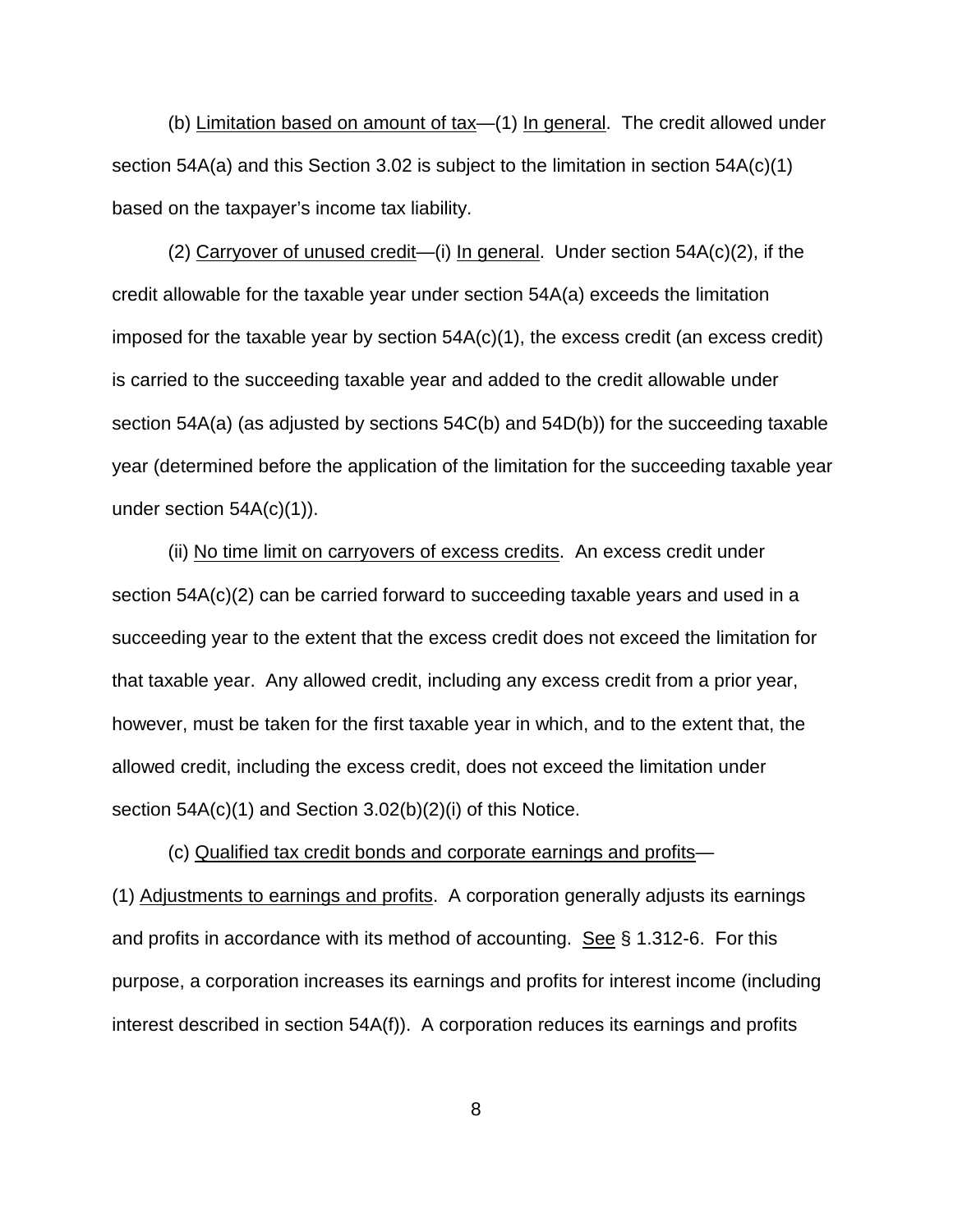when, and to the extent that, it would have reduced its earnings and profits had it satisfied its tax liability with cash rather than reducing that liability with tax credits from qualified tax credit bonds.

(2) RICs and REITs. If, under section 853A or section 54A(h), a regulated investment company or a real estate investment trust, respectively, distributes with respect to its stock a tax credit from a qualified tax credit bond or from a stripped credit coupon from a qualified tax credit bond (including a credit passed through from a partnership or trust), then the earnings and profits of the regulated investment company or real estate investment trust are reduced when, and to the extent that, the earnings and profits would have been reduced if the distribution had consisted of cash in the amount of the credit.

.03 QUALIFIED TAX CREDIT BONDS—TREATMENT OF STRIPPING TRANSACTIONS

(a) Overview. This Section 3.03 addresses stripping transactions involving qualified tax credit bonds. Section 54A(i)(1) provides generally that, under regulations, there may be a separation, including at issuance, of the ownership of a qualified tax credit bond and the entitlement to a credit under section 54A with respect to the bond. In the case of any such separation, the credit is allowed to the person who on the credit allowance date holds the instrument evidencing the entitlement to the credit and not to the holder of the bond. Section 54A(i)(2) further provides that, in the case of such a separation, the rules of section 1286 are to apply to the qualified tax credit bond as if it were a stripped bond and to the credit as if it were a stripped coupon.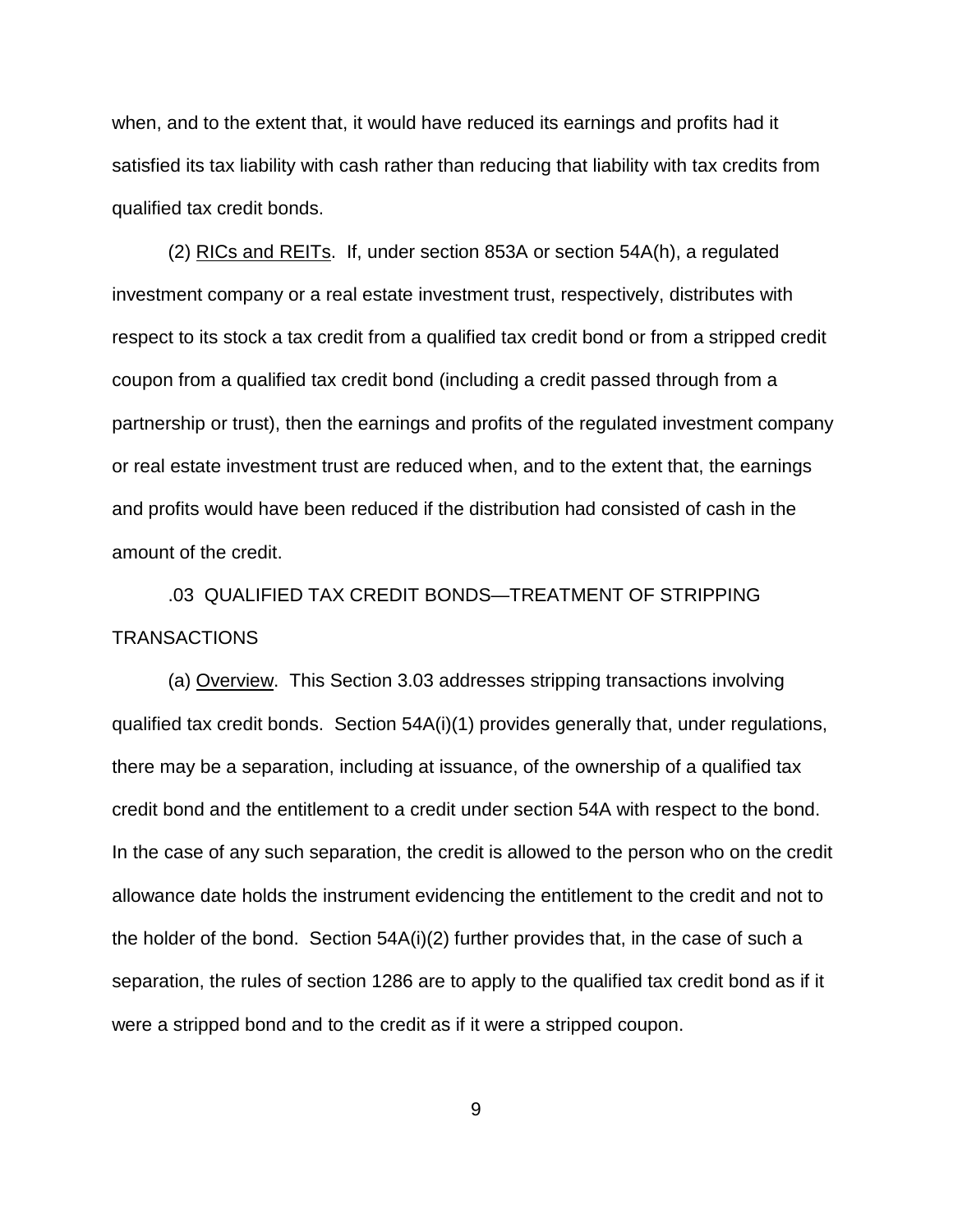(b) Definitions. The following definitions apply for purposes of this Section 3:

(1) Credit coupon means the right to receive a tax credit under section 54A with respect to a qualified tax credit bond on a credit allowance date.

(2) Issue means issue as defined in  $\S$  1.150-1(c) except that, in applying that definition for purposes of this Section 3.03, the only bonds taken into account are qualified tax credit bonds as defined in section 54A(d)(1).

(3) Stripping transaction means a transaction that results in the separation in ownership between any credit coupon with respect to a qualified tax credit bond for any credit allowance date that has not yet occurred and any right to receive cash (whether stated principal or stated interest) that has not yet become payable. Notwithstanding the preceding sentence, the term stripping transaction does not include a transaction with respect to a particular bond in which the post-transaction future rights (that is, rights to cash that is not yet payable and credits whose credit allowance dates have not yet occurred) reflect a *pro rata* division of all the pre-transaction future rights.

(4) Stripped credit coupon means a credit coupon with respect to a qualified tax credit bond if the bond has undergone a stripping transaction.

(c) Strippable Issue. For purposes of this Notice, the term "strippable issue" means an issue of qualified tax credit bonds that complies with all of the following requirements:

(1) Designation requirement. The issuer on or before the date of issue includes a statement in the bond documents (as defined in § 1.150-1(b)) that the issue of qualified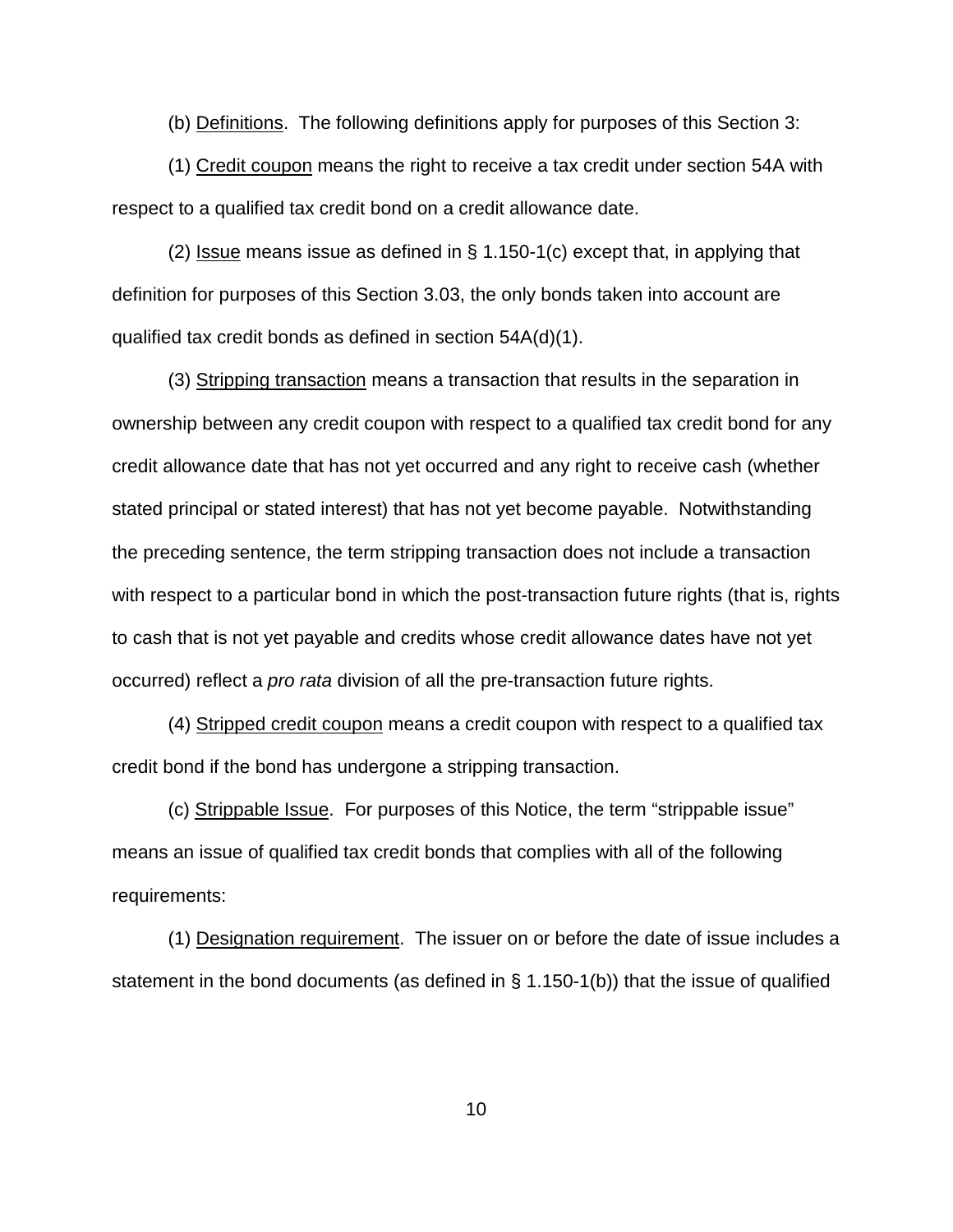tax credit bonds is strippable. For an issue of qualified tax credit bonds that is issued before March 31, 2010, this designation may be effected on or before May 17, 2010.

(2) Identification requirement. On an information return filed with the IRS under section 54A(d)(3), the issuer identifies the issue of qualified tax credit bonds as a strippable issue. Except as provided in the next sentence, the identification must be on the first information return filed under section 54A(d)(3) with respect to the issue of qualified tax credit bonds. For an issue of qualified tax credit bonds that is issued before March 31, 2010, the identification may instead be on an amended information return filed before May 17, 2010.

(3) Registration requirement. The issue of qualified tax credit bonds is issued in registered form. For this purpose, registered form means that all rights to stated principal, stated cash interest, and tax credits under the bond may be transferred only through book entry on the registration books of the issuer or an agent or nominee (or chain of nominees) for this purpose. In addition, a bond is not considered to be in registered form unless book entries are maintained (by the issuer, an agent, or nominee) in a manner that makes all the entries available for inspection upon request by the Commissioner or his designees.

(4) CUSIP number requirement. A CUSIP number is assigned to the issue of qualified tax credit bonds, a separate CUSIP number is assigned to all rights to receive tax credits on each credit allowance date with respect to the issue, and at least one separate CUSIP number is assigned to all rights to receive cash (whether stated principal or stated interest) with respect to the issue.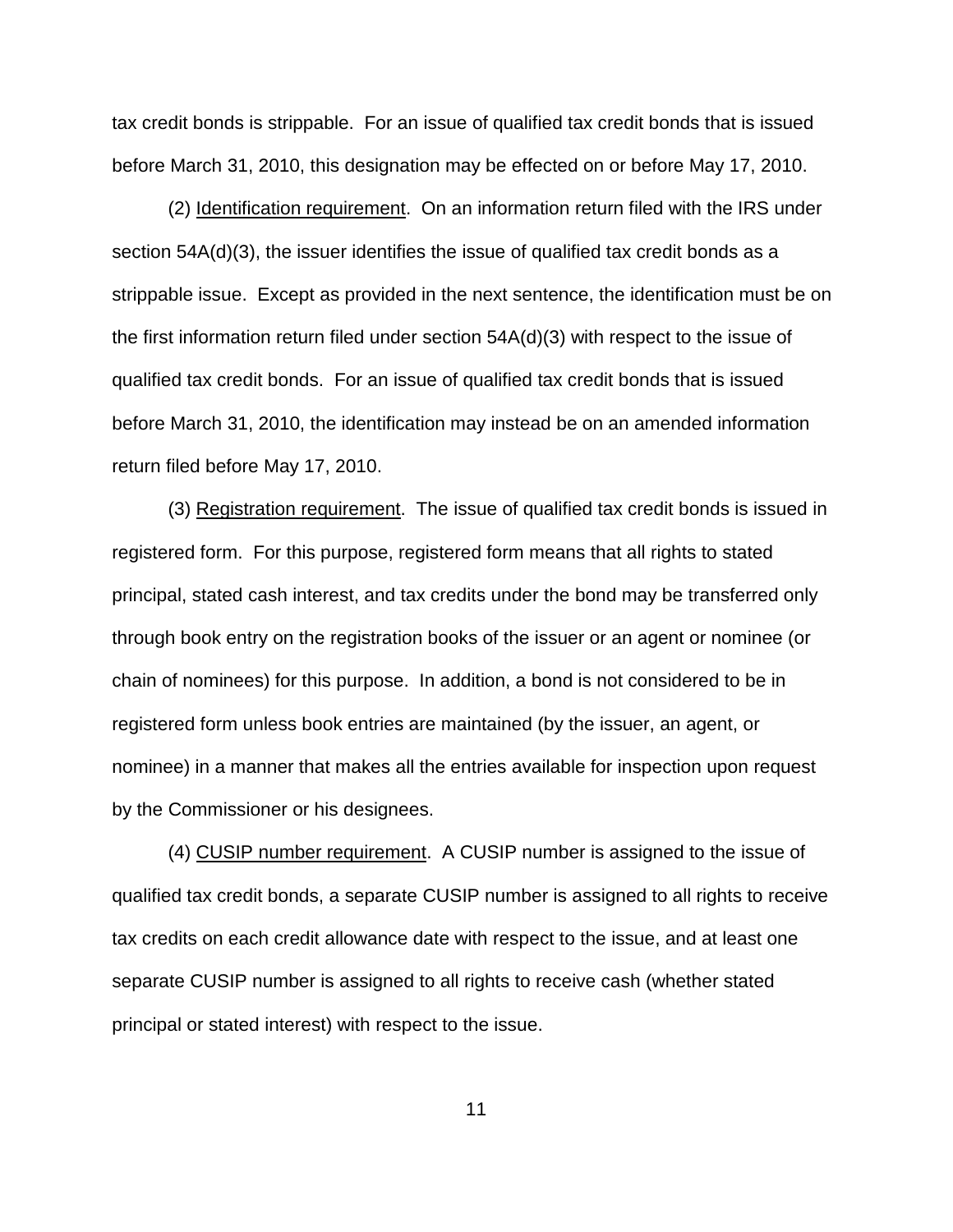(d) Allowance of the tax credit to a holder of a stripped credit coupon. A taxpayer who holds a stripped credit coupon on a credit allowance date is allowed the tax credit only if all of the following requirements are satisfied:

(1) Strippable issue. The bond is part of a strippable issue within the meaning of paragraph (c) of this Section 3.03.

(2) Stripped credit coupons. The stripped credit coupon is either a whole credit coupon or a proportional share of a whole credit coupon. Thus, if a person holds any other division of a whole credit coupon, including any direct or indirect division or modification of a whole credit coupon effected through a partnership, trust, or other investment arrangement that, in substance, causes the person to hold a variable share of the whole credit coupon, then no tax credit is allowed with respect to that interest in the credit coupon. For example, if a person holds an interest in a partnership or a share of a trust that effects any division of a whole credit coupon held by the partnership or trust other than a proportional division, then that person (and any other person to whom the person directly or indirectly passes the credit) is not entitled to a tax credit with respect to the person's allocable share or beneficial interest in that division of the whole credit coupon.

(3) Broker accounts. The taxpayer holds the stripped credit coupon in an account with—

(i) A broker as defined in section  $6045(c)(1)$ ; or

(ii) Any other person to the extent provided by the Commissioner in published guidance.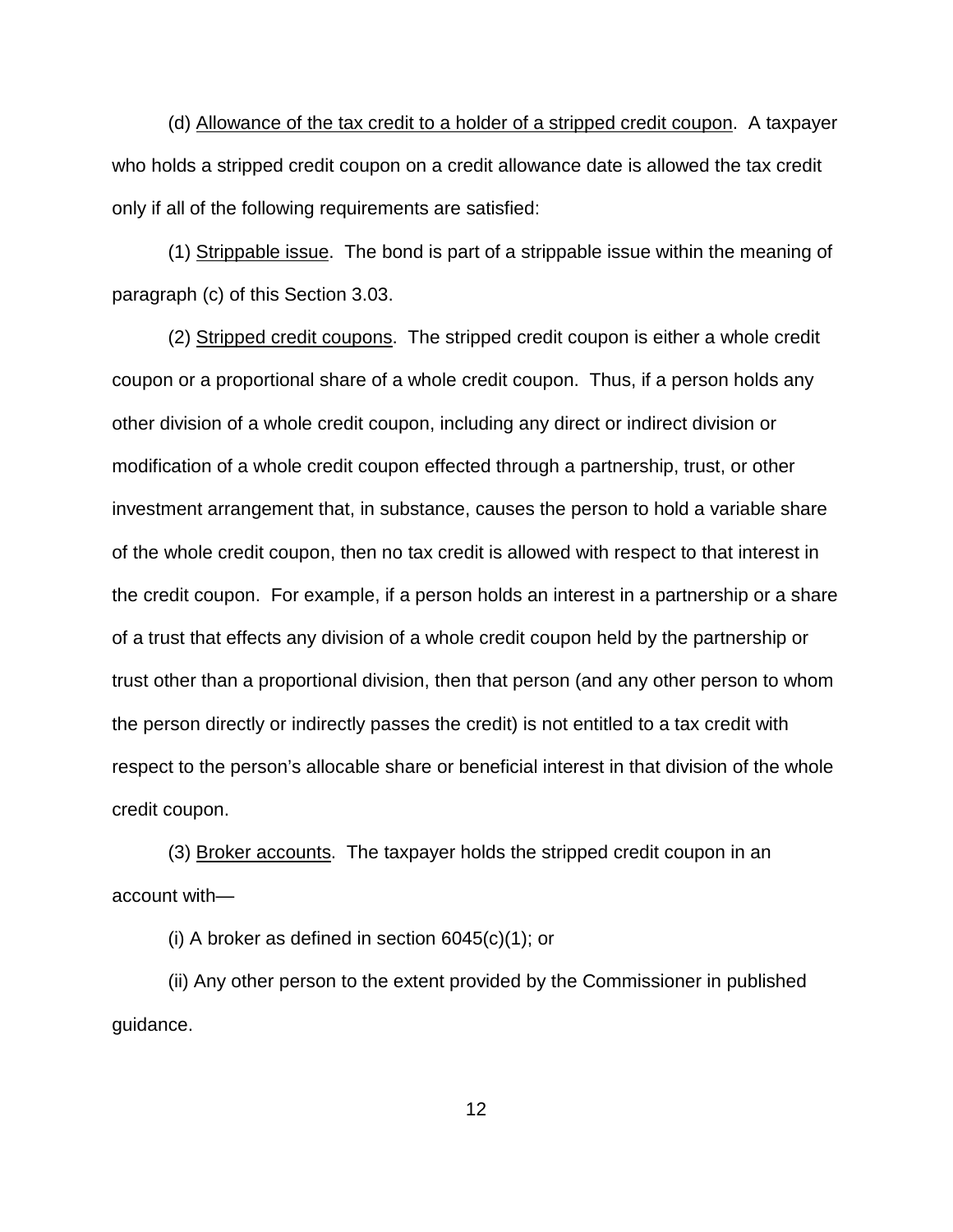(e) Treatment of a stripping transaction involving a qualified tax credit bond— (1) In general. Except to the extent that a provision of this Section 3.03 explicitly provides otherwise, subsections (a), (b), and (e) of section 1286 apply to stripping transactions involving qualified tax credit bonds. In applying these provisions of section 1286, the allowance of a credit is treated in the same manner as a cash payment of stated interest on the credit allowance date. See Section  $3.02(a)(2)$  of this Notice.

(2) Aggregation and other rules. If, on a single date, a taxpayer purchases (including a purchase under section 1286(b)(4)), as part of a single transaction or series of related transactions, more than one component (stated principal, stated cash interest, or credit coupons) of a qualified tax credit bond that has been subject to a stripping transaction, then, for purposes of sections 1271 through 1286 and the regulations thereunder, the taxpayer must treat the components so purchased as a single debt instrument (the aggregated debt instrument) that was newly issued on the purchase date. Notwithstanding the prior sentence, none of the payments on the aggregated debt instrument is treated as qualified stated interest under  $\S$  1.1273-1(c). If, in a manner described in the first sentence of this Section 3.03(e)(2), the taxpayer purchases all of the then-outstanding components of a qualified tax credit bond, then the resulting aggregated debt instrument is treated as of the purchase date as if it had not been subject to a previous stripping transaction, and thus the second sentence of this Section 3.03(e)(2) does not apply.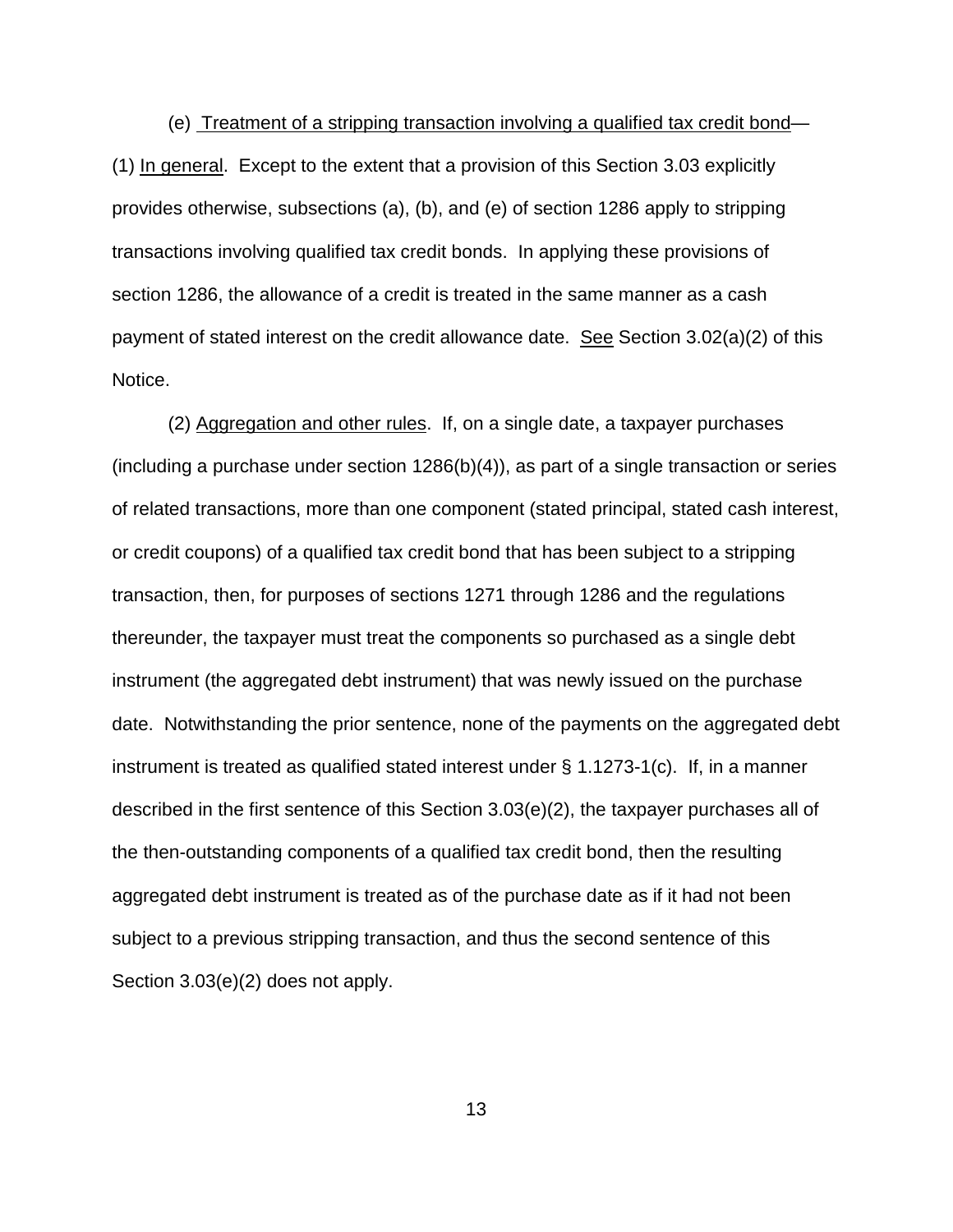(f) Examples. The rules in this Section 3.03 are illustrated by the following examples.

Example 1—(i) Facts. On December 15, 2011, City X issues an issue of qualified school construction bonds as a single bond with a stated principal amount of \$12,000, a credit rate of 10% compounded quarterly, and a maturity date of December 15, 2013. Assume that none of the interest on the bond is payable in cash. (That is, there is no supplemental cash interest coupon.)  $X$ , on or before the date of issue, includes in the bond documents a statement that the issue is strippable and issues the issue in registered form.  $X$  obtains 10 CUSIP numbers with respect to the issue (1 CUSIP number for the \$12,000 issue of qualified school construction bonds, a separate CUSIP for the credit coupons for each of the 8 credit allowance dates through the scheduled maturity of the issue, and 1 CUSIP number for the scheduled principal payment at maturity). On the first information return that  $\underline{X}$  files with the IRS with respect to this issue under section 54A(d)(3),  $X$  indicates that the issue is a strippable issue of qualified school construction bonds.

(ii) Analysis.  $X$ 's issue of qualified school construction bonds is a strippable issue because it satisfies the requirements of Section 3.03(c)(1) through (4) of this Notice.

Example 2. The facts are the same as in Example 1, except that, on December 15, 2011,  $\underline{X}$  sells the \$12,000 bond to  $\underline{Y}$ .  $\underline{Y}$  sells on December 15, 2011, a \$6,000 pro rata portion of the bond to  $\underline{A}$ , a cash method, calendar year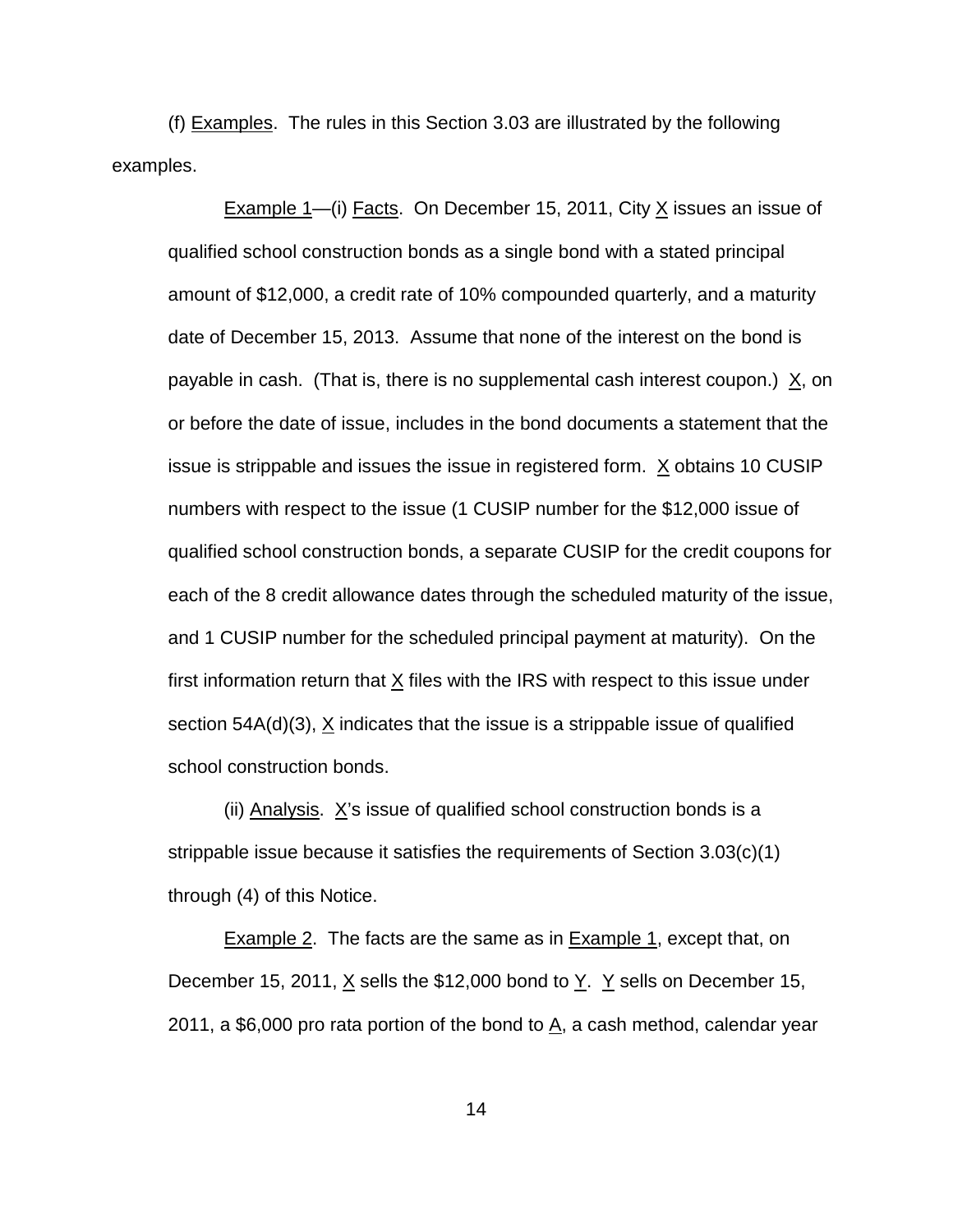taxpayer, and a \$6,000 pro rata portion of the bond to  $\underline{B}$ , an accrual method, calendar year taxpayer. (Thus,  $Y$ 's sales to  $\underline{A}$  and  $\underline{B}$  do not constitute a stripping transaction, because they effect a *pro rata* division of the future rights under the bond.) The purchase prices paid by  $\underline{A}$  and  $\underline{B}$  were \$6,000 each. On March 15, 2012 (and all subsequent credit allowance dates), subject to the limitations contained in section 54A(c)(1) and Section 3.02(b)(1) of this Notice, A and B are each entitled to claim a \$150 tax credit.

Example 3—(i) Facts. The facts are the same as in Example 2, except that, on December 15, 2011,  $\underline{A}$  sells the December 15, 2013, credit coupon of \$150 to C, a cash method calendar year taxpayer for \$123.75 (its fair market value). After the sale,  $\underline{A}$  holds the right to receive \$6,000 at maturity as well as the first 7 credit coupons (the "8 retained components"), and  $C$  holds only the December 15, 2013, credit coupon.

(ii) Application of definitions. The sale is a stripping transaction within the meaning of Section 3.03(b)(3) of this Notice. The credit coupon held by  $\underline{C}$  and the 7 credit coupons retained by  $\underline{A}$  are all stripped credit coupons. The treatment of  $\underline{B}$ 's bond is not affected by the sale.

(iii) A's treatment of the sale. Under Section 3.03(e)(1) of this Notice, section 1286(b) applies to this stripping transaction. Section 1286(b)(4) treats A as having purchased the 8 retained components on the date on which  $\underline{A}$  sells the December 15, 2013, credit coupon to  $C$ . Under Section 3.03(e)(2) of this Notice,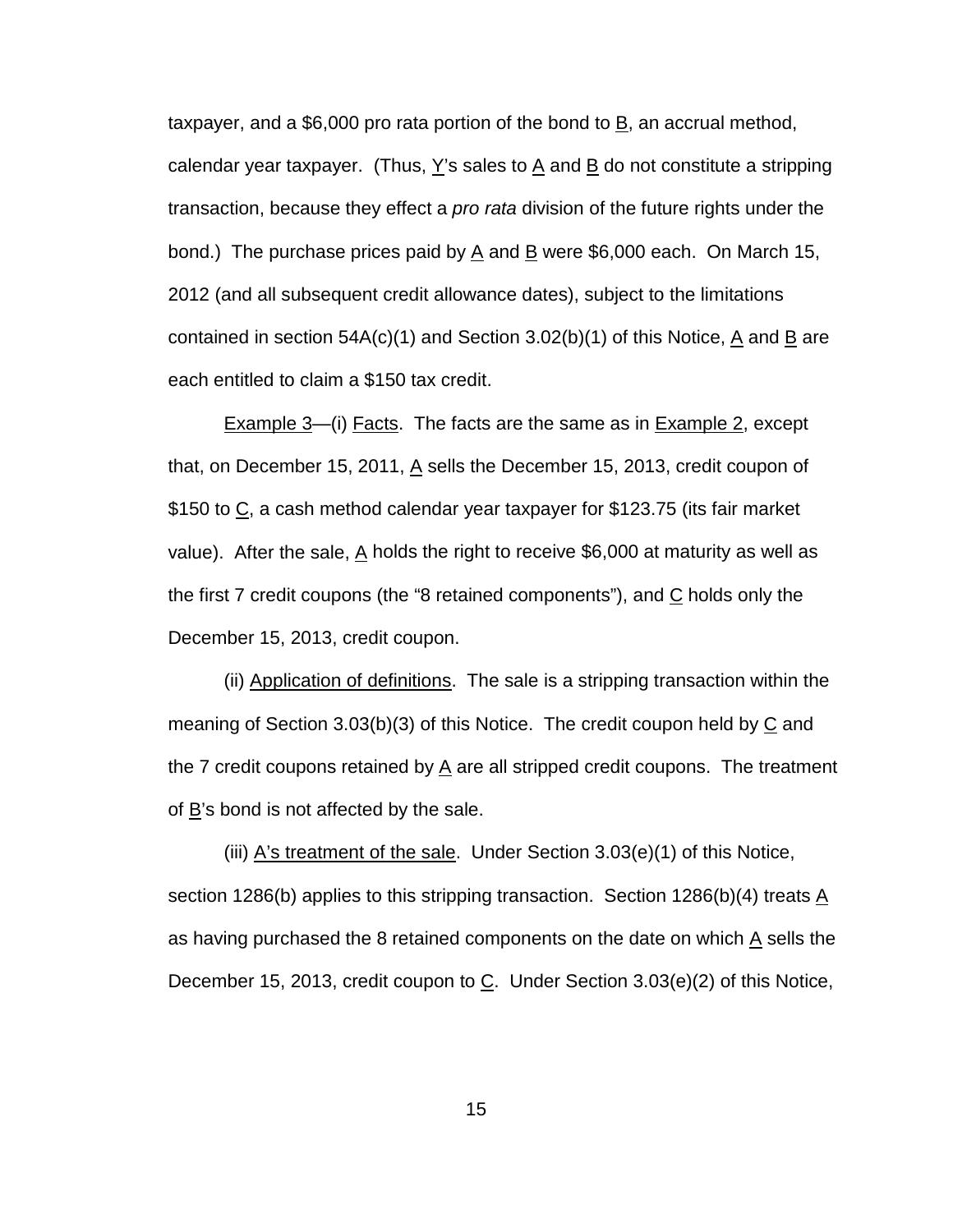the 8 retained components must be treated as an aggregated debt instrument that is newly issued on the date of the sale of that credit coupon.

Prior to the sale of the credit coupon,  $\underline{A}$ 's basis in the unstripped \$6,000 bond is  $\overline{A}$ 's purchase price of \$6,000. Because no interest is treated as having accrued on the bond prior to the sale,  $\underline{A}$  is not required to include an amount in income under section 1286(b)(1)(A), and thus no amount needs to be added to  $\Delta$ 's basis under section 1286(b)(2). Pursuant to section 1286(b)(3),  $\Delta$  must allocate its basis in the bond (\$6,000) between the credit coupon that  $\underline{A}$  sold and  $\overline{A}$ 's aggregated debt instrument, based on their respective fair market values. Assume that, on the date of the sale, the fair market value of  $\underline{A}$ 's aggregated debt instrument is \$5,877.10 and the fair market value of the December 15, 2013, credit coupon sold by  $\underline{A}$  is \$123.75 (total fair market value of \$6,000.85). Based on these fair market values,  $\underline{A}$ 's basis in the aggregated debt instrument is \$5,876.27 (\$6,000 basis x [\$5,877.10 / \$6,000.85]) and <u>A</u>'s basis in the December 15, 2013, credit coupon is \$123.73

(\$6,000 basis x [\$123.75 / \$6,000.85]). As a result, A realizes a gain of \$0.02 on the sale of the December 15, 2013, credit coupon (amount realized of \$123.75, minus basis of \$123.73).

(iv) A's treatment of the aggregated debt instrument. Under section 1286(b)(4),  $\underline{A}$  is treated as purchasing the aggregated debt instrument for \$5,876.27. The purchase is treated as taking place on the date of the sale to  $\underline{\mathtt{C}},$ and the purchase price is equal to the portion  $(\$5,876)$  of  $A$ 's  $\$6,000$  basis that is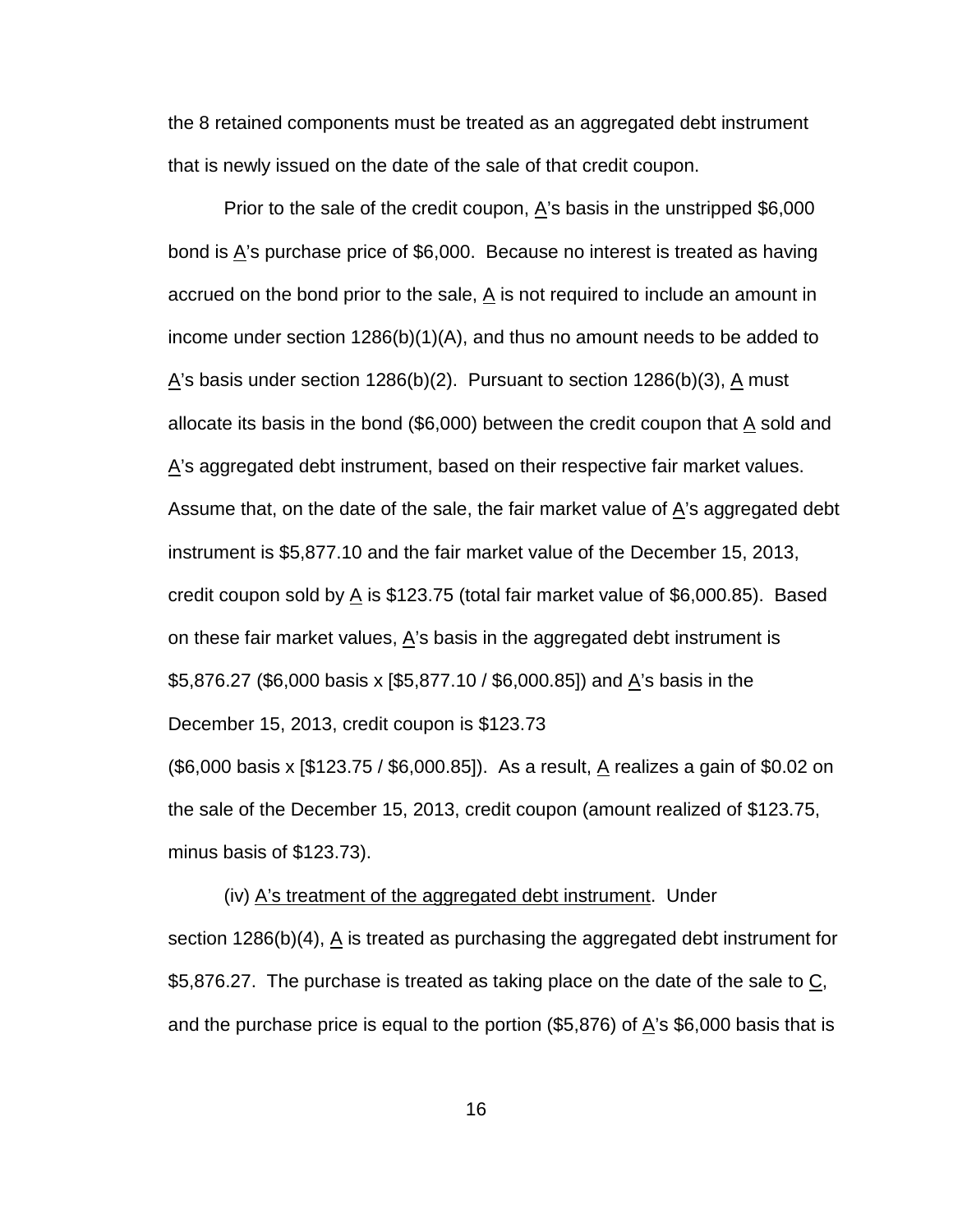allocated to the aggregated debt instrument. Under Section 3.03(e)(2) of this Notice, A must treat the aggregated debt instrument as newly issued on that date for \$5,876.27. Thus, the aggregated debt instrument has an issue price of \$5,876.27. Under Section 3.03(e)(2) of this Notice**,** no payment on the aggregated debt instrument is qualified stated interest under § 1.1273–1(c). As a result, the stated redemption price at maturity of the aggregated debt instrument is \$7,050 (\$6,000 +  $[7 \times $150]$ ). The aggregated debt instrument, therefore, has OID of \$1,173.73 (\$7,050 - \$5,876.27). Although A generally uses the cash receipts and disbursements method of accounting,  $A$  must include the OID in income as it accrues on a constant yield basis over the term of the aggregated debt instrument in accordance with section 1272 and the regulations thereunder.

(v) C's treatment of the stripped tax credit coupon. Under Section 3.03(e)(1) of this Notice, section 1286(a) applies to C's purchase of the December 15, 2013, stripped credit coupon. Section 1286(a) requires C to treat the purchase of this stripped credit coupon as the purchase of a zero coupon bond that is issued on the date of purchase (December 15, 2011). The stripped credit coupon has a stated redemption price at maturity of \$150 and an issue price of \$123.75, resulting in OID of \$26.25 (\$150 - \$123.75). The term of the stripped credit coupon begins on December 15, 2011, and ends on December 15, 2013. Although C generally uses the cash receipts and disbursements method of accounting,  $C$  must include the OID in income as it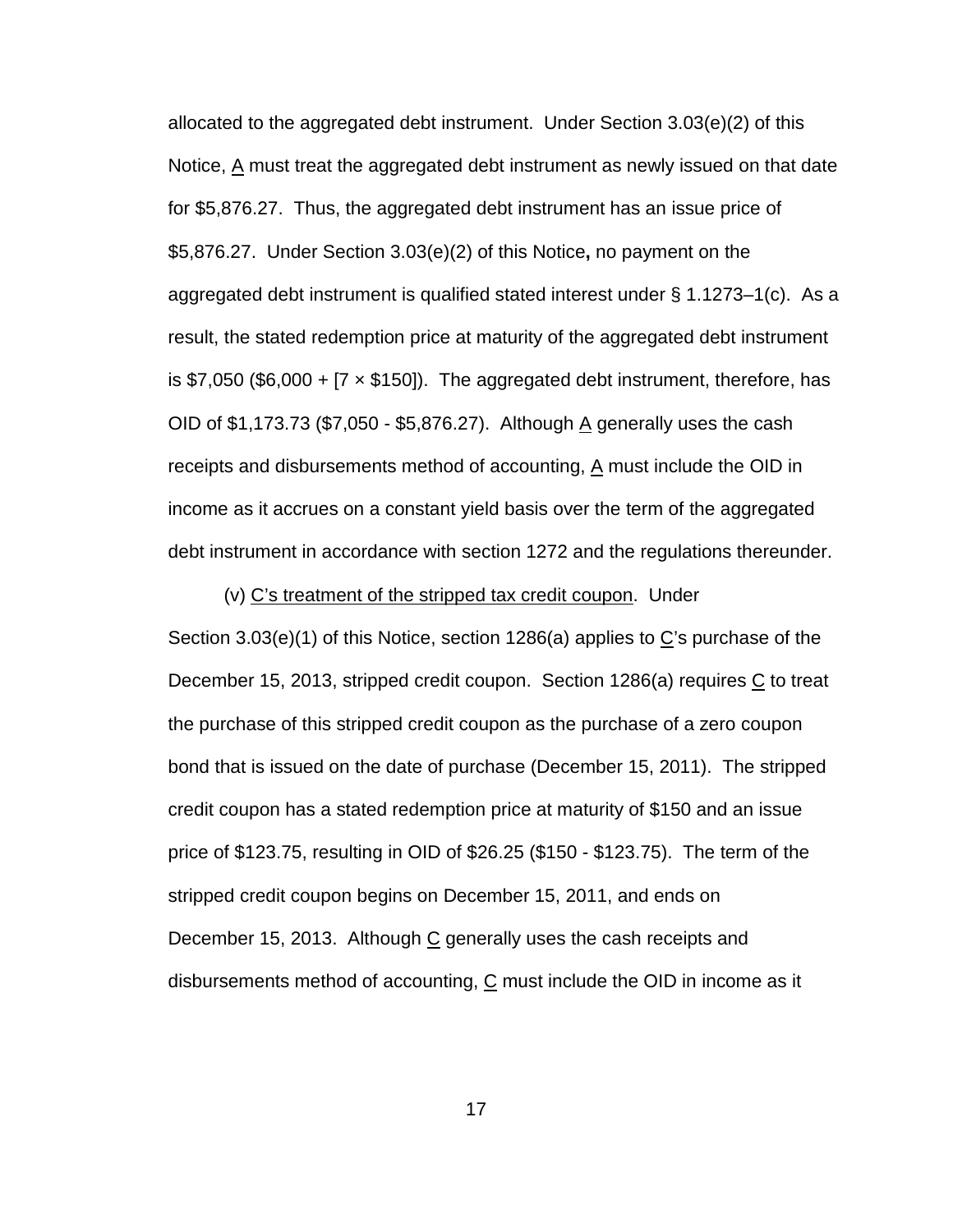accrues on a constant yield basis over that term in accordance with section 1272 and the regulations thereunder.

C's basis in the stripped credit coupon is increased by the amount of OID that is included in C's income. As a result,  $C$ 's basis in the stripped credit coupon on the December 15, 2013, credit allowance date will be \$150. On that date, C will become entitled to the \$150 of credit. Thus,  $C$  does not have any gain or loss when the coupon matures and C becomes entitled to the \$150 tax credit.

# **SECTION 4. INFORMATION REPORTING REQUIREMENTS RELATED TO TAX CREDIT BONDS**

.01 IN GENERAL

Qualified tax credit bonds—in particular, stripping transactions involving these bonds—raise significant tax compliance and tax administration issues. The Treasury Department and the IRS plan to implement and maintain a robust system of information reporting in this area to facilitate tax compliance and strengthen tax administration.

Section 54A(d)(3) requires issuers of qualified tax credit bonds to submit information reports regarding the bonds similar to the reports required under section 149(e).

Section 6049(d)(9)(A) provides that, for purposes of the information reporting requirements under section 6049(a) regarding payments of interest, the term interest includes amounts includible in gross income under section 54A, and those amounts are treated as paid on the credit allowance date.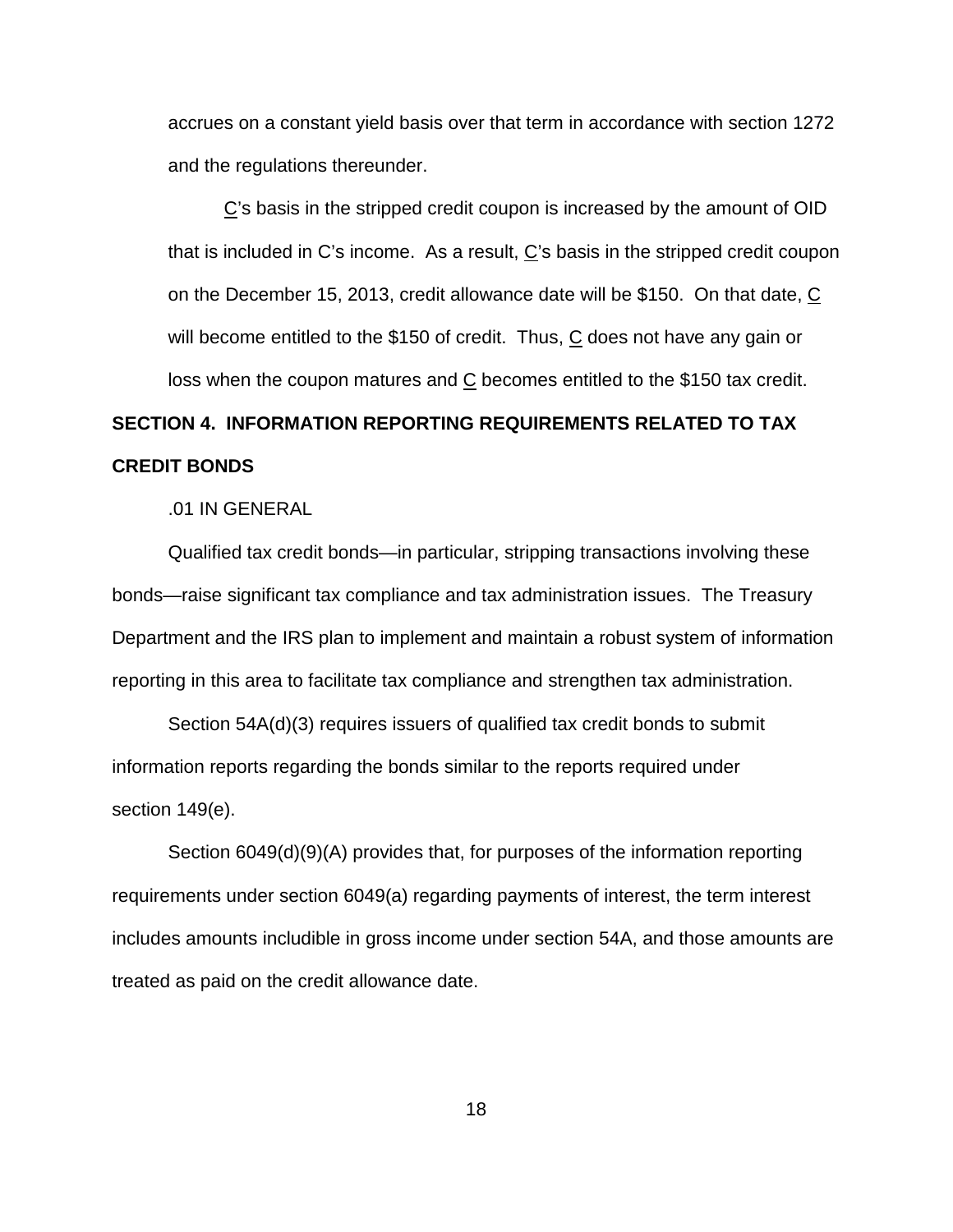Under section 6049(d)(6), section 6049(a) generally requires OID on any obligation to be reported as if it were paid at the time that the OID is includible in income under section 1272. This provision governs section 6049 information reporting when a tax credit under a qualified tax credit bond is included in an instrument's stated redemption price at maturity, and thus contributes to OID. (This occurs when the allowance of the credit is not treated as a payment of qualified stated interest on an instrument, for example, when a stripped credit coupon is part of an aggregated debt instrument that is subject to the second sentence of Section 3.03(e)(2) of this Notice.)

Section 6049(b)(2)(B)(i) and section 6049(b)(4) generally exempt from information reporting interest that is paid to certain persons. Section 6049(d)(9)(B), however, generally makes this exemption inapplicable for interest on qualified tax credit bonds that is treated as paid to the following entities: (i) corporations; (ii) dealers in securities or commodities required to register under the laws of the United States, any State, the District of Columbia or any United States possession; (iii) real estate investment trusts (as defined in section 856); (iv) entities registered at all times during the taxable year under the Investment Company Act of 1940; (v) common trust funds (as defined in section 584(a); and (vi) trusts exempt from tax under section  $664(c)$ . Notwithstanding the preceding sentence, the exemption continues to apply to interest that is covered by an express regulatory exception.

Section 6049(b)(9)(C) provides broad authority to the Treasury Department to issue regulations as necessary or appropriate to carry out the purposes of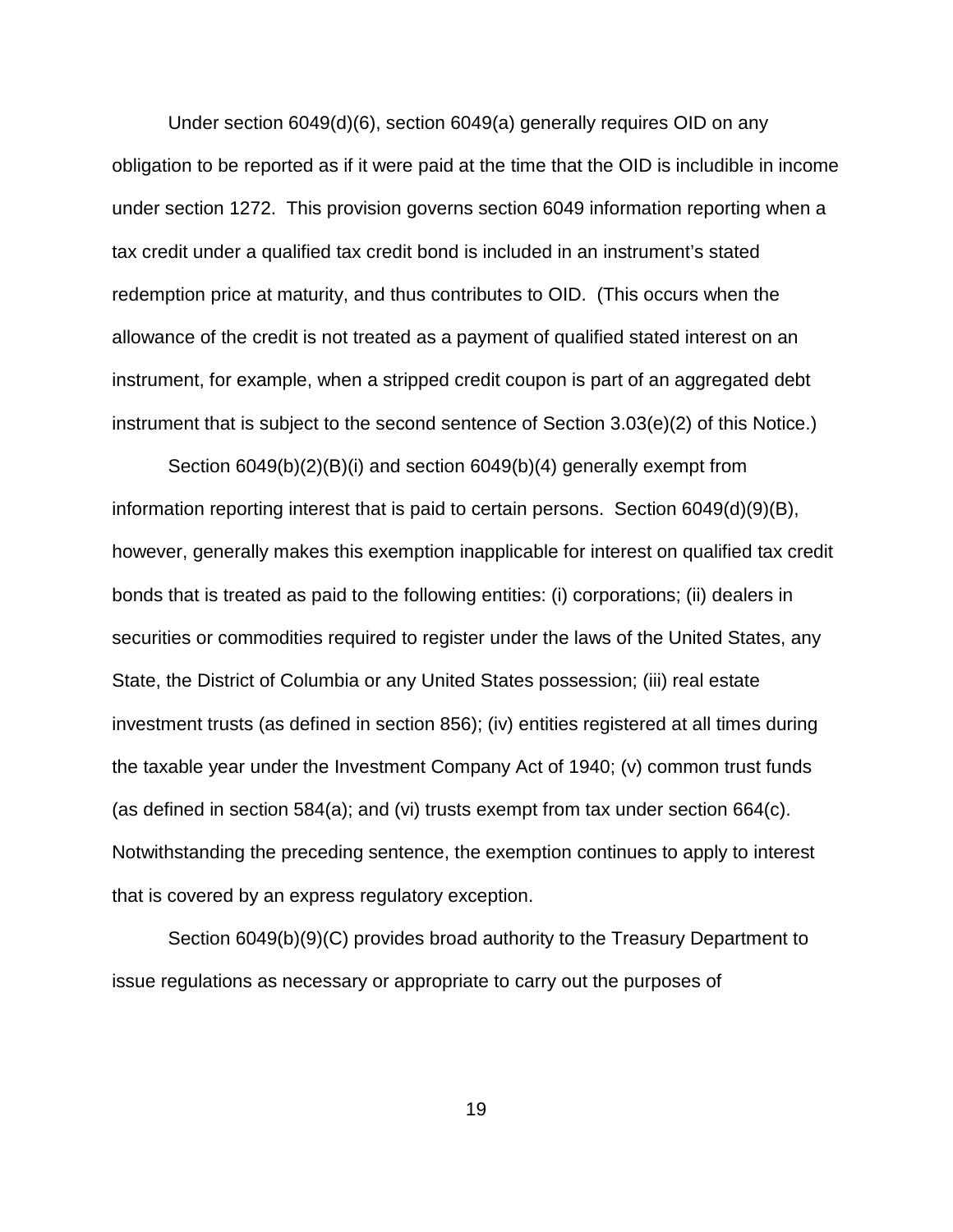section 6049(d)(9), including regulations that require more frequent or more detailed reporting.

The Treasury Department and the IRS will attempt to ensure that both the IRS and investors receive accurate information about interest income (including OID) that is includable in income as a result of holding qualified tax credit bonds and components stripped from these bonds. The Treasury Department and the IRS will also seek to ensure that tax credits from qualified tax credit bonds (including tax credits from stripped credit coupons) are claimed only when the claimant is entitled to those credits.

To these ends, the Treasury Department and the IRS anticipate implementing the integrated system of information reporting that is described below in this Section 4. This may involve implementing new requirements. Revised forms and, if necessary, regulations will be issued to implement these information reporting requirements. For example, when a taxpayer holds a stripped credit coupon in an account with a broker as defined in section 6045(c)(1) (see Section 3.03(d)(3) of this Notice), future guidance is expected to require the broker to compute, and report to the holder of the stripped credit coupon and to the IRS, the OID that accrues on that coupon under Section 3.03(e) of this Notice and section 1286(a)-(b).

This system of information reporting will be subject to the same penalties that apply generally with respect to the failure to accurately file required forms. These include but are not limited to the penalties under sections 6049, 6721, and 6722 (which are applied to issuers, issuers' agents, and independent intermediaries) and the penalty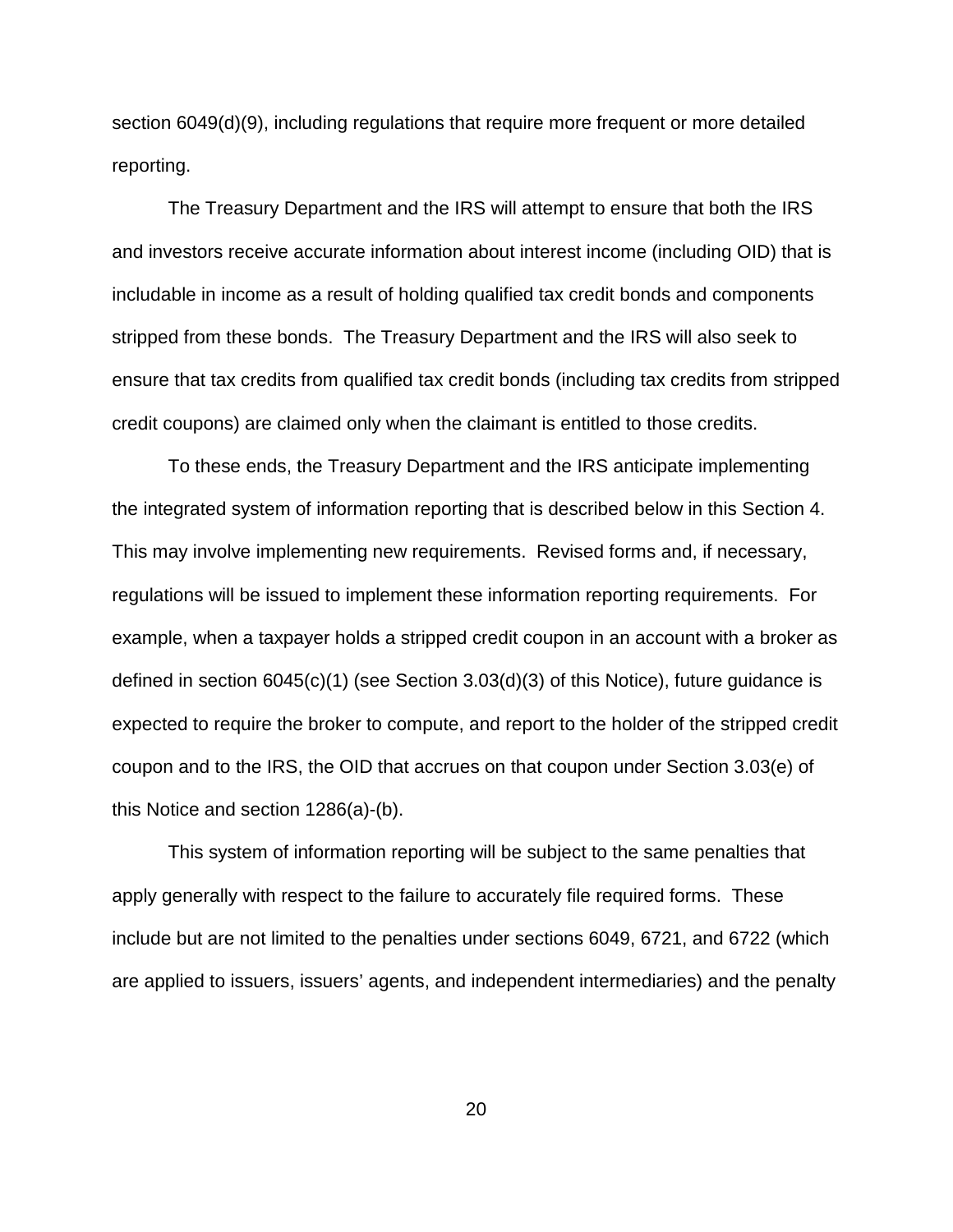under section 6694 and Rev. Proc. 2009-11, 2009–3 I.R.B. 313 (which is applied to paid preparers).

As the forms and instructions to be used to implement the integrated information reporting system become available for use or for review in draft form, the IRS plans to publish them on its web site at<http://www.irs.gov/app/picklist/list/formsInstructions.html> and [http://www.irs.gov/app/picklist/list/draftTaxForms.html,](http://www.irs.gov/app/picklist/list/draftTaxForms.html) respectively. Taxpayers wishing to provide comments to the IRS on draft tax forms can do so on the IRS web site at [http://www.irs.gov/formspubs/page/0,,id=10179,00.html.](http://www.irs.gov/formspubs/page/0,,id=10179,00.html)

### .02 INFORMATION RETURNS UNDER SECTION 54A(d)(3)

Section 54A(d)(3) requires issuers of qualified tax credit bonds to file information returns. Although Form 8038 is now used for this purpose, the IRS intends to publish a new form (Form 8038-TC) to be used in this situation. As is provided by Section 3.03(c)(2) of this Notice, the issuer of a strippable issue is now required, as part of this reporting obligation, to identify the issue as a strippable issue and to provide all of the CUSIP numbers that Section 3.03(c)(4) of this Notice requires. Issuers must provide this information on Form 8038 or an attachment thereto until the new Form 8038-TC becomes available and thereafter on this new form.

# .03 REPORT OF A TAXPAYER CLAIMING A TAX CREDIT ON AN INCOME TAX RETURN

If a taxpayer claims on its income tax return a tax credit authorized by section 54A, the taxpayer is required to include Form 8912 as part of the return. The IRS and Treasury Department anticipate that the information required on this form will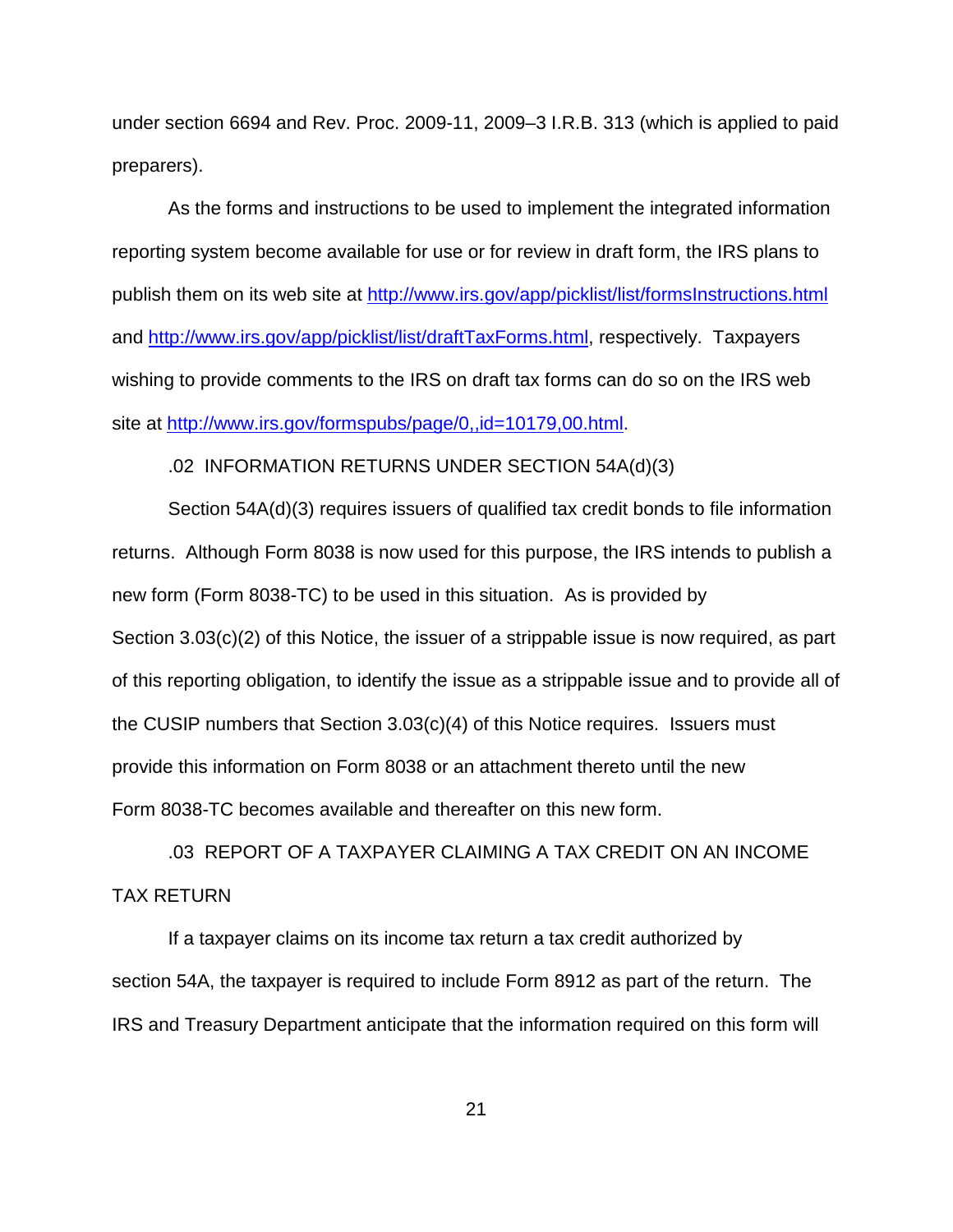be modified to include not only the type of tax credit bond and the amount of credit claimed but also the tax identification number of the issuer of the bond and the CUSIP number for the qualified tax credit bond (or the stripped credit coupon) that is the basis of the credit being claimed.

## .04 TAX CREDIT ALLOWANCE INFORMATION RETURN

Under section 6049, the IRS expects to publish a new form, Form 1097-BTC, to inform both the IRS and any recipient of a credit under section 54A of the amount of the tax credit that the credit recipient has received for each credit allowance date. The amount to be reported is the amount of the allowed credit to which the recipient is entitled within the meaning of Section 3.02(a)(1). It is anticipated that this form will be used in two distinct situations. First, it will have to be filed by, or on behalf of, the issuer. Second, a filing will also be required of each broker or intermediary that is not acting on behalf of the issuer (an independent intermediary).

As for the issuer requirement, the principles under section 6049(d)(4) are expected to apply to limit this requirement to the last responsible person or intermediary acting on behalf of the issuer.

The requirement for independent intermediaries is expected to apply whenever such an intermediary serves as an agent or nominee with respect to a credit or the intermediary receives a credit and passes it on either to another independent intermediary or to the taxpayer that will ultimately claim the credit. (Examples of independent intermediaries include a broker that is not reporting on behalf of the issuer, a partnership, a trust, an estate, and a regulated investment company or real estate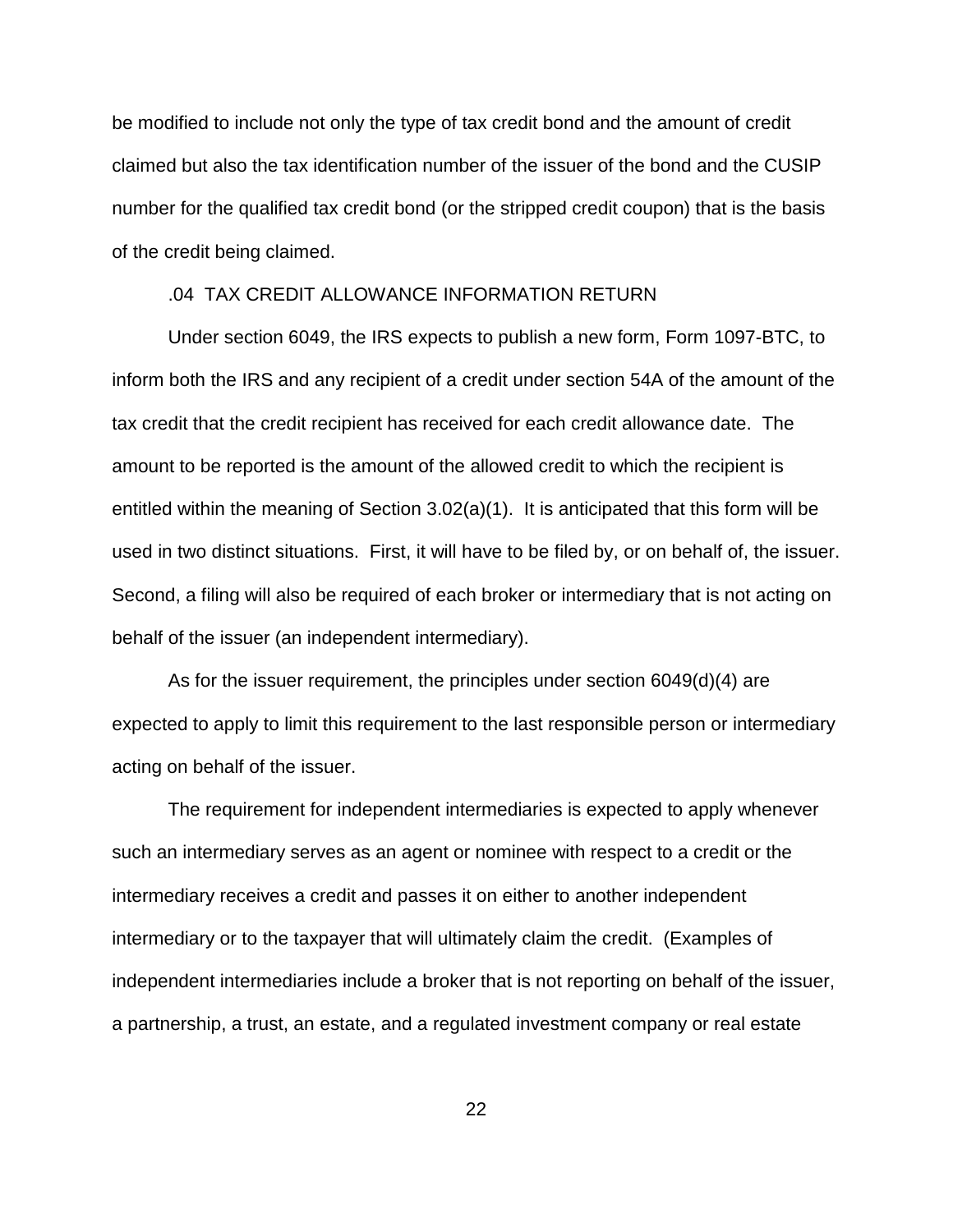investment trust that distributes tax credits with respect to its stock under section 853A or section 54A(h)).

It is anticipated that this form will operate in the following fashion—

- The information required by the form will include not only the amount of the credit transferred to the recipient but also the bond issuer's tax identification number and the CUSIP number for the qualified tax credit bond (or stripped credit coupon) that is the basis for the credit being transmitted.
- Effective starting with credits received in 2010, responsible persons under section 6049 will be required to submit a form to the IRS annually after the close of the calendar year. The form will include the total amount of tax credits for which the responsible persons served as a responsible person during the taxable year with respect to each independent intermediary and each holder of a tax credit bond or stripped credit coupon. The form will require the CUSIP number of the bond (or the stripped credit coupon) generating that tax credit and the tax identification number of the issuer of the bond that underlies the tax credit.
- Effective starting with credits received in 2011, responsible persons under section 6049 will be required to send this form to the credit recipient quarterly within 30 to 60 days following the credit allowance date to which the tax credit relates.
- The form will require that the entity generating the form indicate whether the entity is the bond issuer (including a person acting on behalf of the bond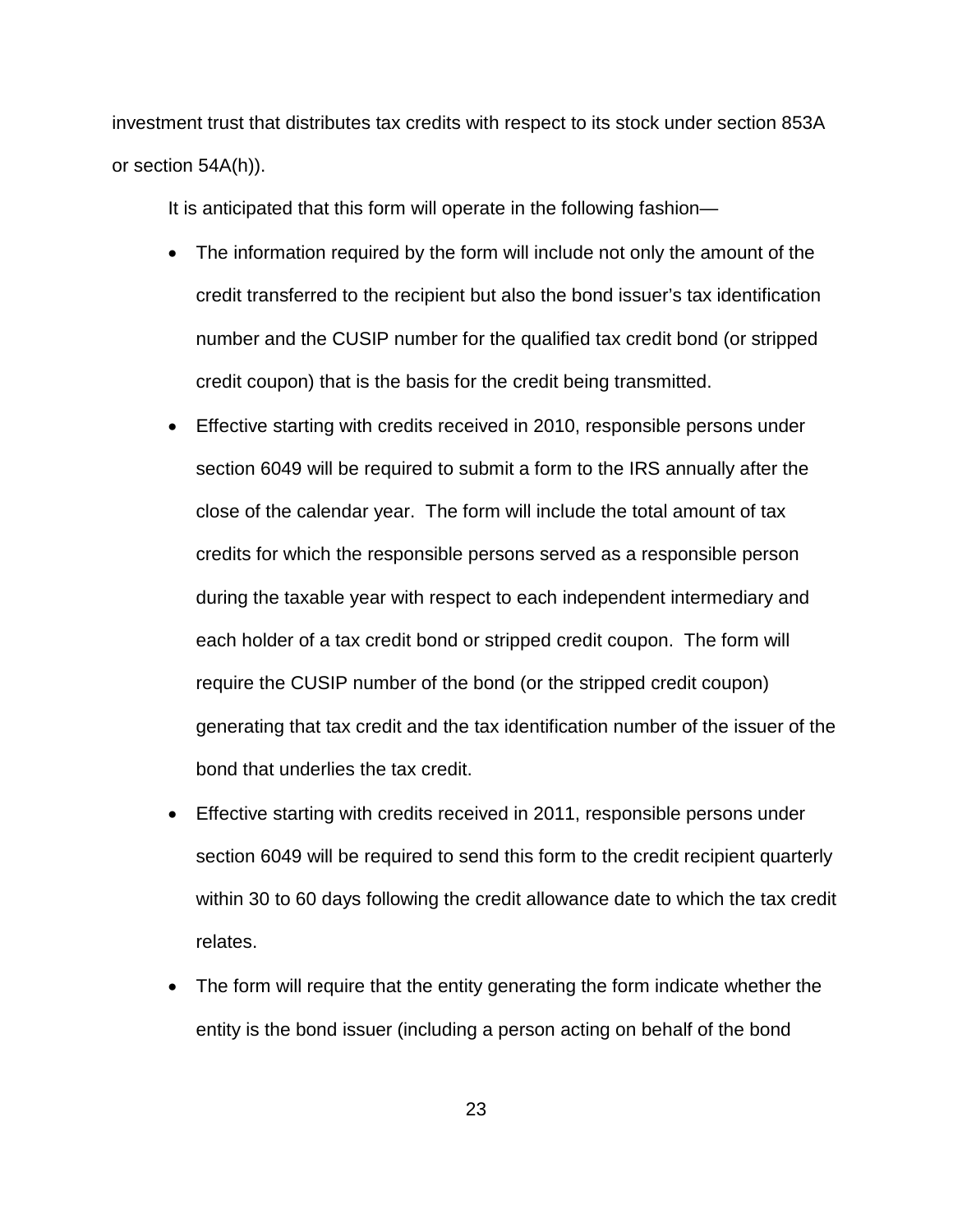issuer) or whether it is an independent intermediary and thus is not only the generator of a form but also the recipient of such a form from another independent intermediary or from the bond issuer (including a person acting on behalf of the bond issuer).

.05 REPORT FOR INCOME FROM INTEREST, ORIGINAL ISSUE DISCOUNT, OR DIVIDENDS

(a) For qualified tax credit bonds, information reporting for interest and OID under section 6049 will be expanded. Responsible persons under section 6049 will generally be required annually to provide the IRS and the holder of a qualified tax credit bond or stripped credit coupon with an information return indicating the amount of interest income paid (or treated as paid for purposes of section 6049) to the holder during that annual period with respect to any qualified tax credit bond. As stated above, when a taxpayer holds a stripped credit coupon in an account with a broker as defined in section 6045(c)(1) (see Section 3.03(d)(3) of this Notice), future guidance is expected to require the broker to compute, and report, the OID on that coupon that accrues under Section 3.03(e) of this Notice and section 1286(a)-(b). An analogous requirement may apply to any other stripped component from a qualified tax credit bond.

(b) It is expected that if a regulated investment company or a real estate investment trust receives tax credits allowed by section 54A (either because it holds a qualified tax credit bond or stripped coupon or because it received the credits from an independent intermediary) and distributes with respect to its stock some or all of those credits, then when that entity reports under section 6042 dividends paid to its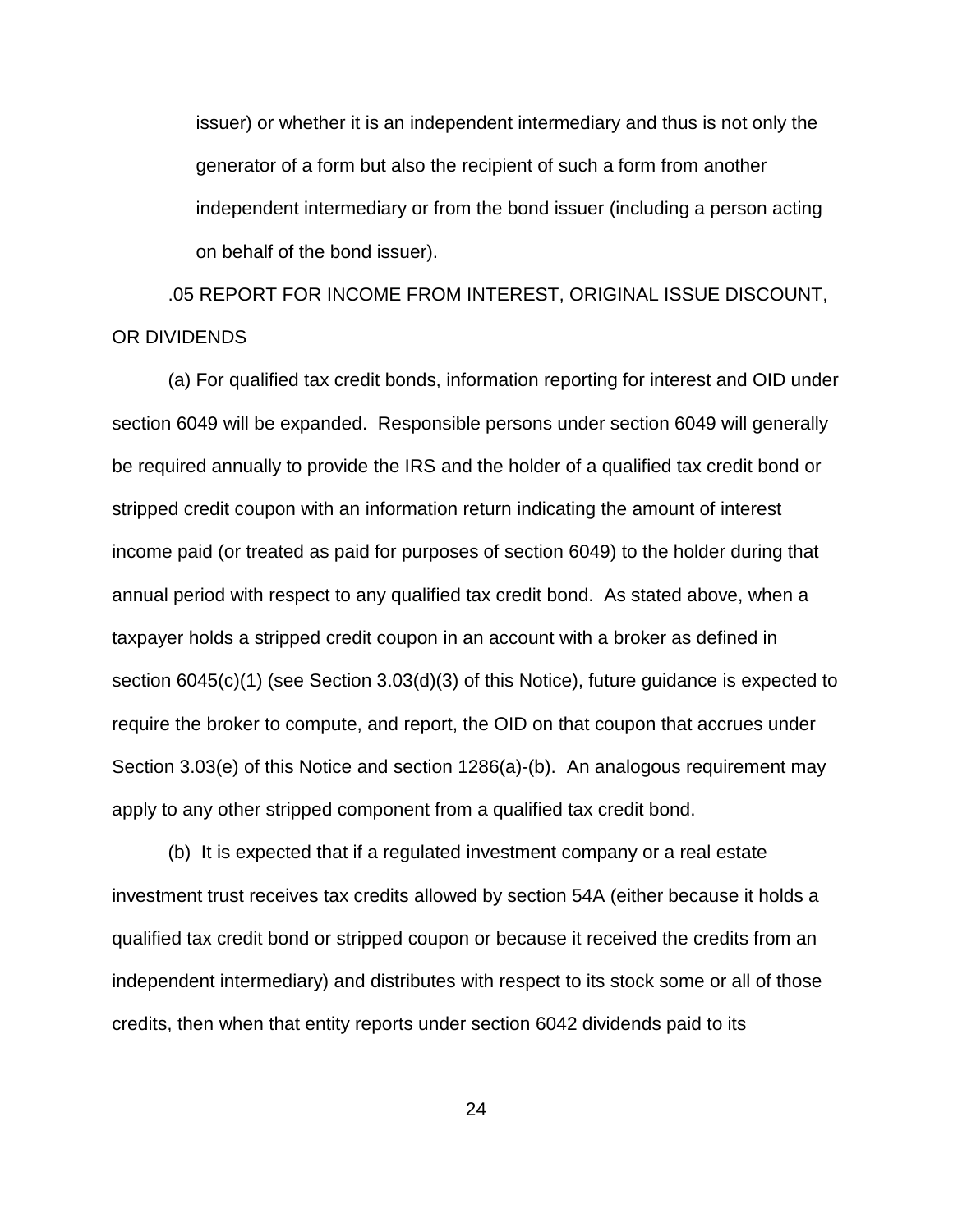shareholders, the entity must include distributed tax credits that are treated as dividends.

## **SECTION 5. REQUEST FOR COMMENTS**

The Treasury Department and the IRS solicit comments generally on the expected regulations that are described in Section 3 of this Notice, other aspects of stripping transactions under section 1286 on which guidance is needed, and the various anticipated information reporting requirements that are described in Section 4 of this Notice.

In particular, the Treasury Department and the IRS solicit comments regarding—

- Systems challenges, time needed to implement systems changes to enable affected parties to comply with the anticipated information reporting requirements, and alternative approaches to alleviate systems challenges consistent with the overall objectives for information reporting in this area;
- The application of the principles in this Notice to tax credit Build America Bonds under section 54AA and any additional rules that may be necessary to accommodate that application; and
- Whether any particular guidance is needed to limit potential duplicative claims of entitlement to tax credits (e.g., specifying that credits are allowable only to record holders as of a particular time in a particular time zone on a credit allowance date).

Comments should be submitted in writing and can be e-mailed to *notice.comments@irscounsel.treas.gov* (include "Notice 2010-28" in the subject line) or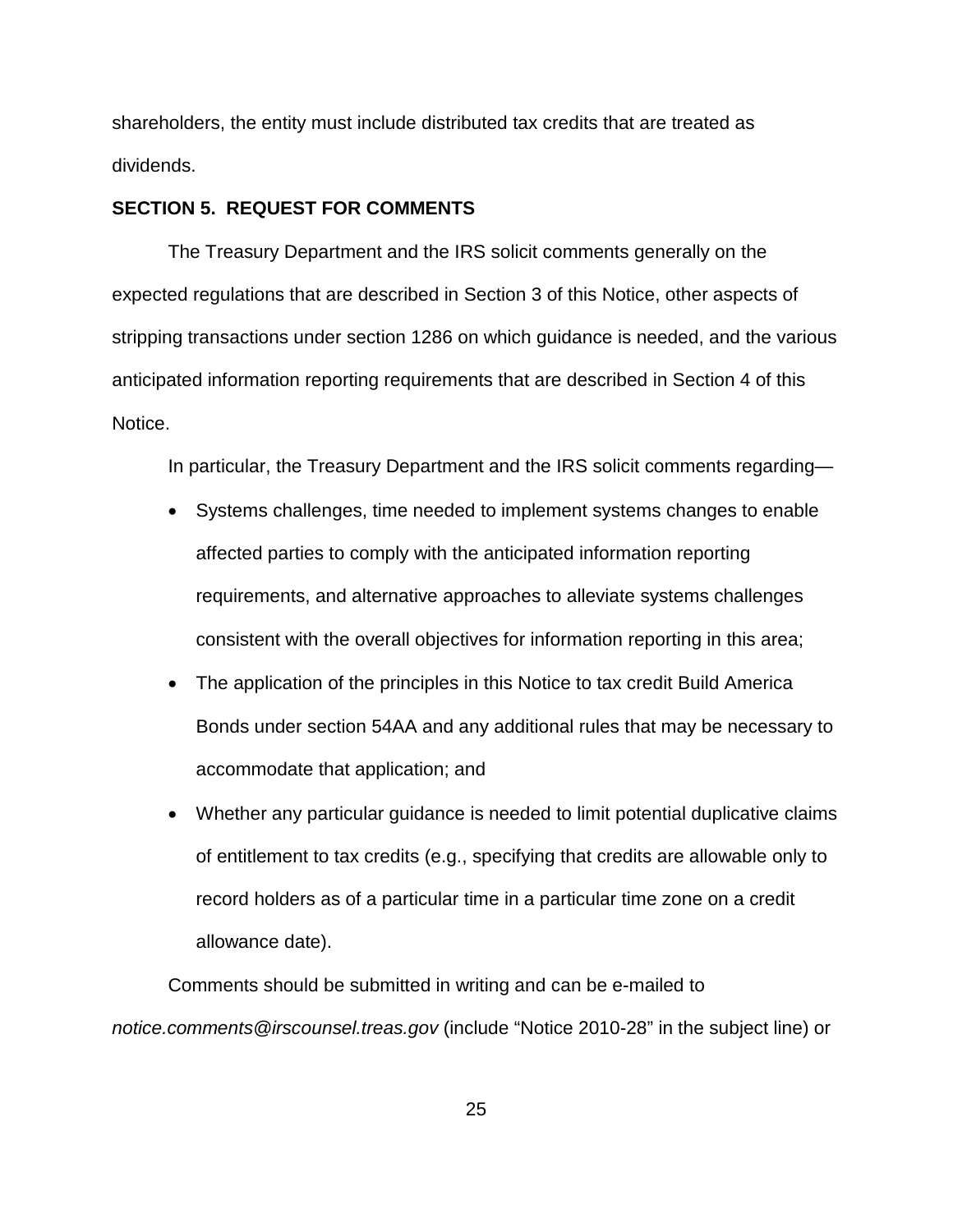mailed to Office of Associate Chief Counsel (Financial Institutions and Products), Re: Notice 2010-28, CC:FIP:B5, Room 3547, 1111 Constitution Avenue, NW, Washington DC 20224. The due date for the public comments is May 24, 2010. Comments that are submitted will be made available to the public.

## **SECTION 6. OMB NUMBER UNDER THE PAPERWORK REDUCTION ACT**

The information collection contained in this Notice has been approved by the Office of Management and Budget (OMB) in accordance with the Paperwork Reduction Act (44 U.S.C. chapter 35) under control number 1545-2167. Under the Paperwork Reduction Act, an agency may not conduct or sponsor and a person is not required to respond to a collection of information unless it displays a valid OMB control number.

The collection of information in this Notice is in Section 3.03(c). The information is required in order to inform the IRS and holders of qualified tax credit bonds whether the credit coupons relating to those bonds may be stripped. The collections of information are required for the issuer to enjoy the benefit of having these bonds treated as part of a strippable issue. The likely respondents are states or local governments and certain other eligible issuers of qualified tax credit bonds.

We estimate the total number of respondents to be 1,000 and the total annual responses to be 1,000. We estimate it will take 1 hour to comply. Estimates of the annualized cost to respondents for the hour burdens shown are not available at this time.

Books or records relating to a collection of information must be retained as long as their contents may become material in the administration of any internal revenue law.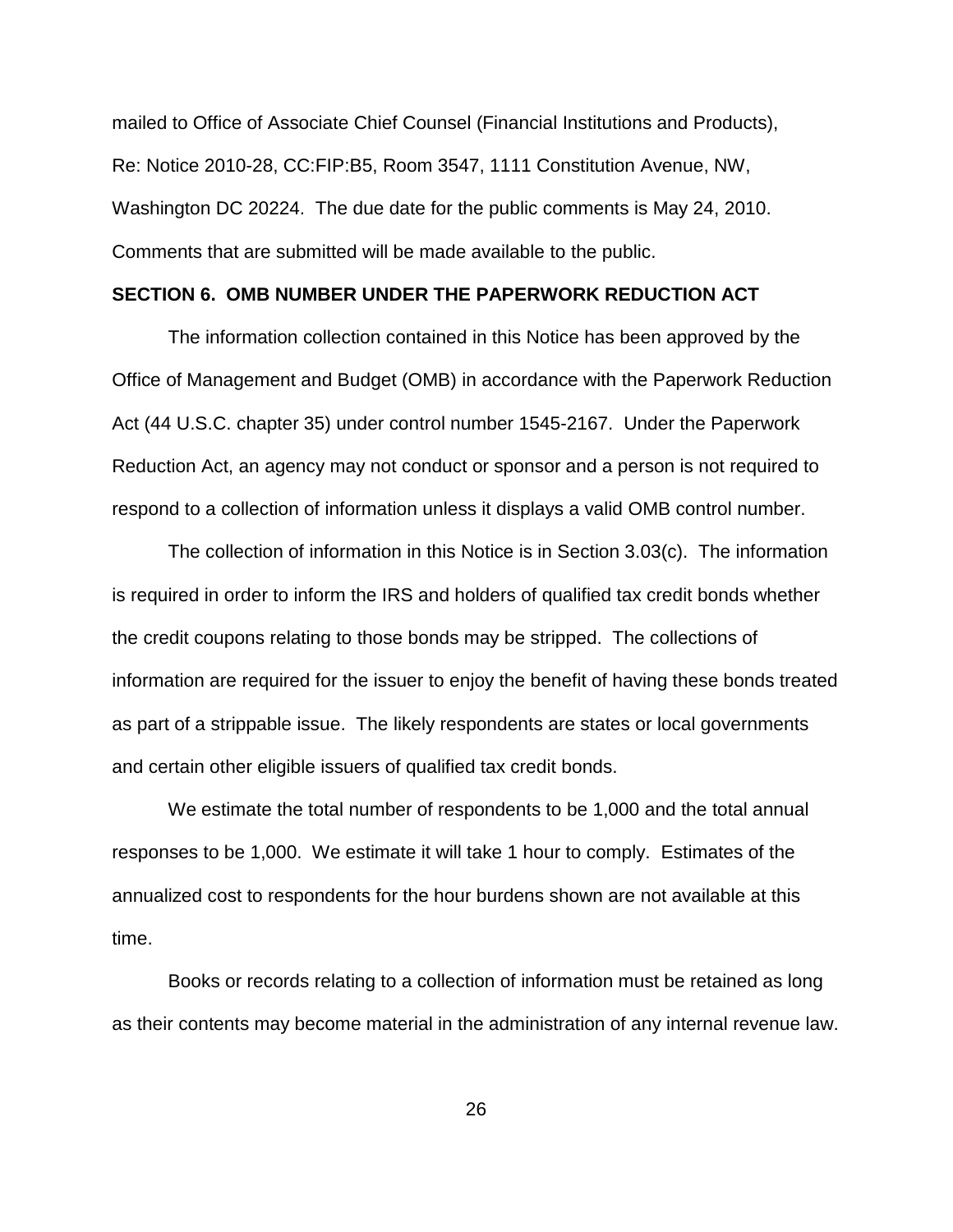Generally, tax returns and return information are confidential, as required by section 6103.

## **SECTION 7. EFFECTIVE DATE**

.01 The effective date of this Notice is March 23, 2010.

.02 The interim guidance in Sections 3.02 and 3.03 of this Notice applies to—

(1) Stripping transactions (as defined in Section 3.03(b)(3) of this Notice) that occur on or after the effective date of this Notice; and

(2) Taxable years ending on or after the effective date of this Notice for holders of qualified tax credit bonds and of cash or credit coupons stripped from qualified tax credit bonds.

.03 Taxpayers may choose to apply the interim guidance in Section 3.02 of this Notice consistently to taxable years ending before the effective date of this Notice.

.04 The IRS and the Treasury Department anticipate that the date of applicability of the expected regulations described in this Notice will be March 23, 2010. If, and to the extent, the expected regulations differ from the interim guidance in this Notice, the different provisions of the final regulations will be applied without adverse retroactive effect.

### **SECTION 8. DRAFTING INFORMATION**

The principal authors of this Notice are Aviva Roth and Timothy Jones of the Office of Associate Chief Counsel (Financial Institutions & Products). For further information regarding this Notice, contact Timothy Jones on (202) 622-3980 (not a toll-